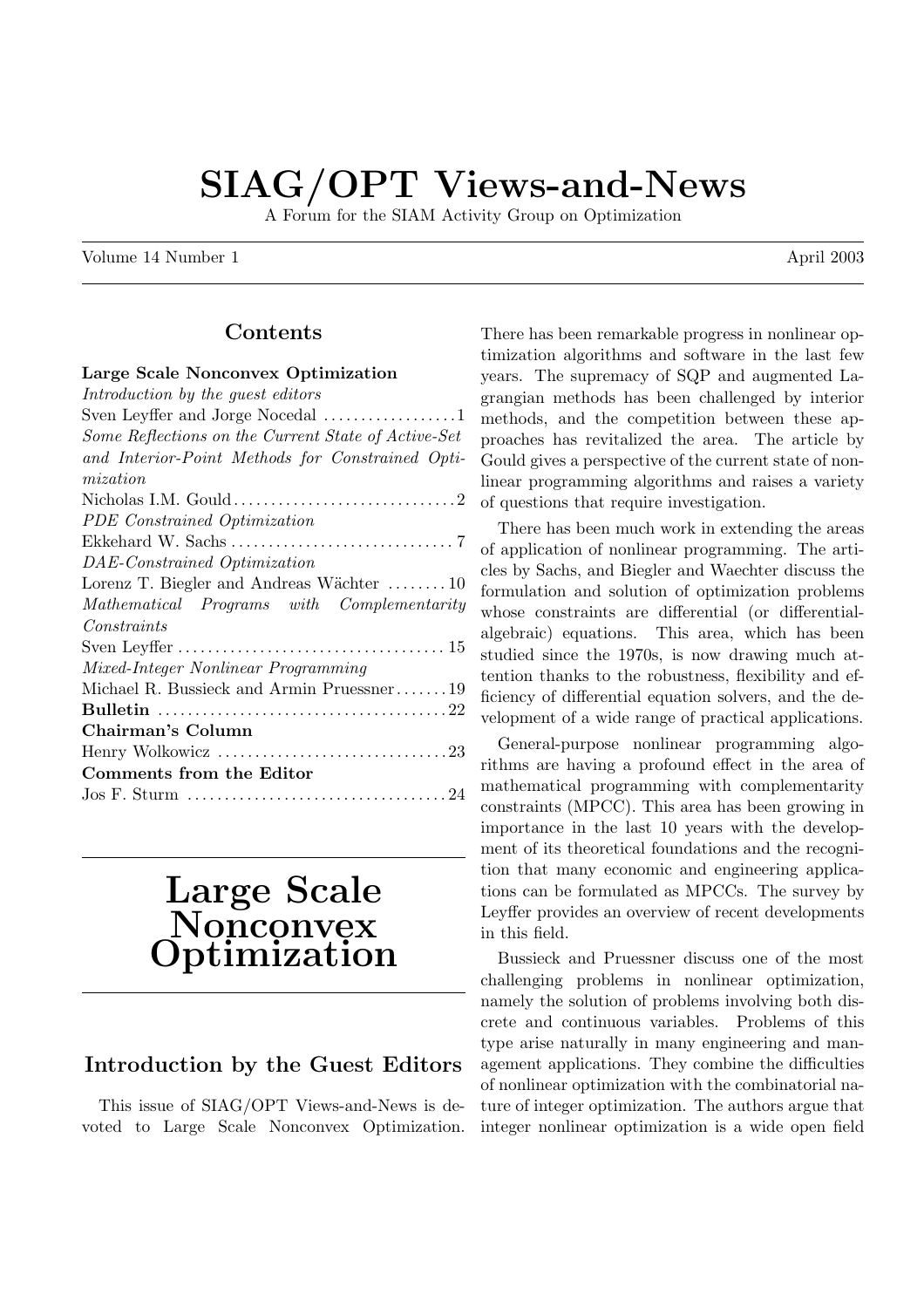with opportunities for novel approaches.

We hope that the five papers contained in this volume encourage researchers working in nonlinear optimization to branch out into some of these new emerging areas.

Sven Leyffer and Jorge Nocedal March 10, 2003

### Some Reflections on the Current State of Active-Set and Interior-Point Methods for Constrained Optimization

#### Nicholas I. M. Gould

Computational Science & Engineering Department, Rutherford Appleton Laboratory, Chilton, Didcot, Oxfordshire, UK, OX11 0QX.

### 1. Introduction

This is an exciting time to be working in constrained nonlinear optimization. New ideas abound. Collaborations and alliances are forged, rivalry is intense, competition fierce. Why should this be? After all, surely the importance of optimization was recognised many decades ago. So why, now, should there be so much activity and why did it take so long?

I believe that the answer is complicated, but certainly one of the main reasons is that, finally, we really are starting to believe that we have the right (theoretical and practical) tools to tackle the problems we have long been asked to solve. What was the stimulus for this? Well, without doubt in part what has been called the "interior-point" revolution. But also the fight-back from the traditionalists, those who promote earlier "active-set" approaches. And finally, the recognition from practitioners that, yes indeed, we can now solve sizable nonlinear programming problems, so that there has been a shift away from linear models and the thinking that lead to these.

In this short article, I hope to explain the salient points of both approaches, the symbiosis that has arisen, and how both approaches have impacted on nonlinear optimization. But I also want to look to the future, and to see how things may develop.

### 2. History

#### 2.1 Active-set methods

In the beginning, there was linear programming: as simple an approximation to the real world as one could possibly make, but nonetheless one of the most important (and most studied) problems in the history of computational mathematics. As we all know, linear programming is concerned with (say) minimizing a linear function of  $n$  unknown parameters (variables) over a feasible region described by  $m$  linear equations and/or inequalities. A solution will (almost always) occur at a vertex of the feasible region, and the archetypical active-set solution algorithm, the Simplex method, aims to find such a solution by moving through a sequence of objective-improving, feasible, adjacent vertices. Thus, the search is to determine which of the constraints "define" the solution (the active ones), and which may be safely discarded, and this defining characteristic extends easily to more general constrained optimization problems. Such an algorithm may explore an exponential (in terms of  $m - n$ ) number of active "sets" in the worst case, is known to depend linearly on these parameters on the average, and in practice really seems to behave just as its average-case performance predicts. Thus for a problem involving, say, a million degrees of freedom, it is reasonable to expect a few millions iterations. While this might at first sound impractical, it is vital to recognise that for linear constraints the dominant cost per iteration is usually the solution of a system of linear equations, and that each system is a rank-one modification of its predecessor. Thus the cost per iteration is often very small, and it is this feature that has kept the Simplex method for linear programming competitive over the past 50 years. Most commercial linear programming systems (such as CPLEX, Xpress and OSL) still have Simplex components (albeit with numerous enhancements such as advanced crash and pre-solve procedures, steepest edge exchange rules, and hyper-sparsity exploiting linear solvers, etc.), and the active-set paradigm also extends into the nonlinear world by virtue of successful and widelyused packages like MINOS [25] and SNOPT [14]. Our experience is that to build a successful activeset method requires considerable care, since rounding errors have ample opportunities to build up and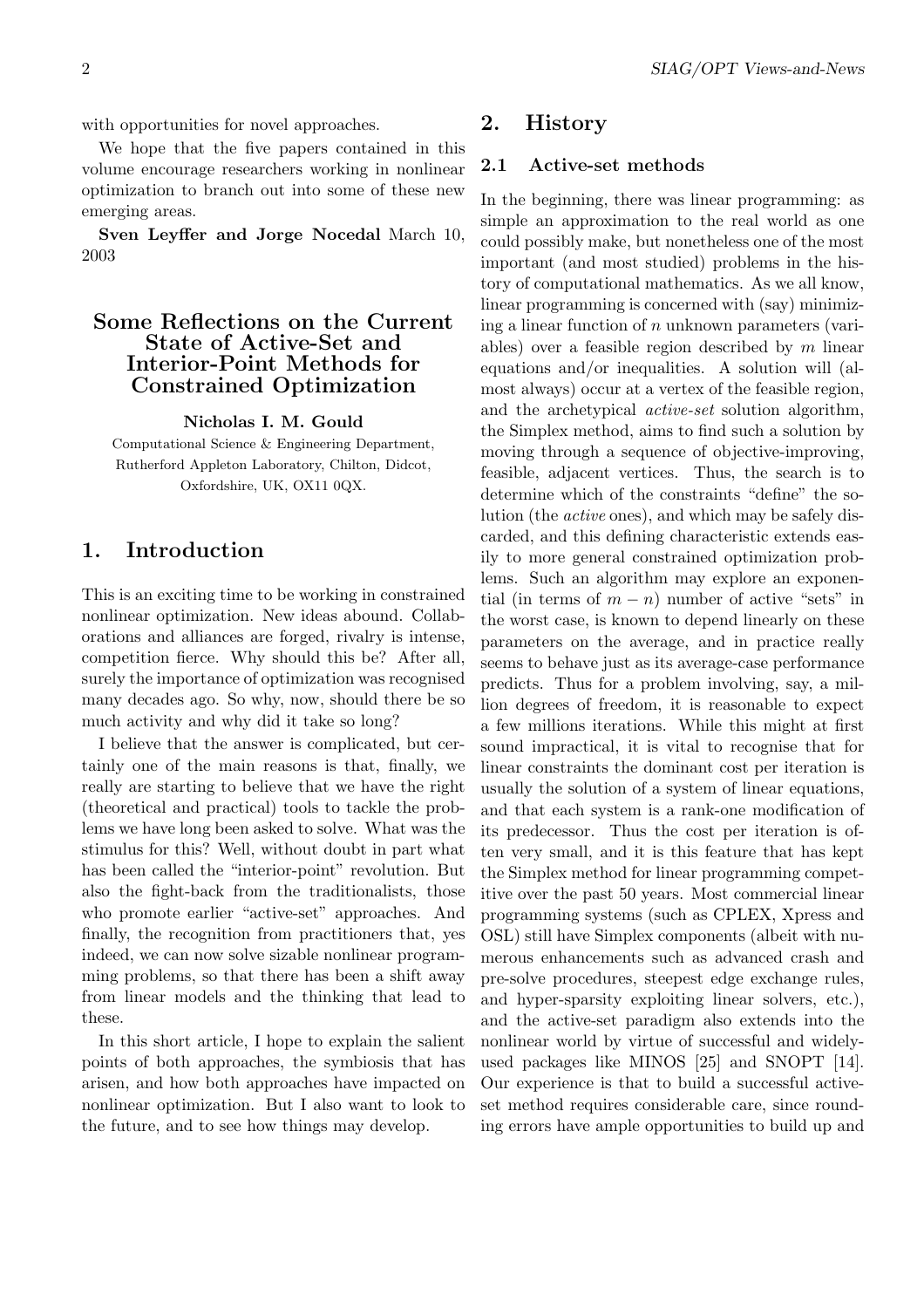cause havoc over the large number of iterations that but I believe this will be the case. occur, even in the linear and quadratic programming cases.

#### 2.2 Interior-point methods

Knowing that the Simplex method might take an exponential number of steps started a race to find alternatives whose worst-case complexity was polynomial in  $m-n$ . The first-reported polynomial algorithm, the ellipsoid method, has alas not turned out to be effective in practice [1]. Fortunately the next competitor, Karmarkar's method [21], proved to be a major advance, and started a frenetic research feeding-frenzy on interior-point methods which has continued to this day. Karmarkar's genius was to produce a nonlinear iteration that attempted to stay well away from the boundary of the feasible region (and thus avoid the influence of the myriad of vertices) until it approached optimality. It was soon recognised that the method (and many of its successors) may be interpreted as the approximate minimization of a sequence of logarithmic barrier functions—or, if we prefer, as following the "central path" defined as the trajectory of such minimizers as a function of the barrier parameter—and these perspectives have obvious and important consequences for its use for nonlinear problems.

The current state for linear (and many convex) problems is primal-dual variants (in which, as the name suggest, duality plays a strong role and primal and dual variables are treated equally) whose worst-case behaviour to achieve a close-to optimal solution varies like  $O(\sqrt{m-n})$  in theory and significantly better (perhaps  $O(\log(m - n))$ ?) in practice [26, 38]. All of the major commercial systems contain interior-point solvers (again with a large number of enhancements). It is interesting to note that although such methods require considerably fewer iterations than their active-set rivals, the cost per iteration is significantly higher—there is, in general, no rank-one update for the crucial linear systems so that there is still fierce and healthy competition between the two competing ideologies. Certainly, active-set interior-point hybrids are now popular and successful. It remains to be seen that, if in the long term as problem sizes grow, the superior complexity bounds for interior-point methods proves decisive,

### 3. Where are we now?

Thus far, all seems perfect. But how do these ideas extend into the nonlinear, nonconvex world?

### 3.1 The trouble with SQP ...

Extending active-set methods would at a first glance appear to be easy, simply replacing the solution over the whole feasible set by that over a sequence of active sets in which the inactive inequalities are discarded. However, the resulting subproblems are still nonlinear, and thus in principle will each require an infinite iteration. Early attempts to "truncate" such subproblems suffered from a nasty phenomenon known as zig-zagging in which constraints continually entered and left the active set.

A more successful idea is to replace the general problem by a sequence of "simple", tractable approximations. For instance, one might replace the objective and constraints by linear approximations (the so-called Successive Linear Programming or SLP approach [11]) or perhaps the objective by a quadratic approximation (the Successive Quadratic Programming or SQP approach [2, 19]). The advantage here is that the subproblem (a linear or quadratic program) is significantly easier to solve than the nonlinear approximation of the previous paragraph. Indeed if the quadratic approximation is convex (or a linear approximation used), we have polynomialtime subproblem-solution methods at our disposal. Having solved the subproblem, we can use its solution as the next trial iterate, and we might embed such a scheme within a linesearch, a trust-region or a filter globalization scheme. But caution is needed here, since there are a number of potential pitfalls.

Firstly, it is well known that the globalization scheme may interfere catastrophically with the SLP/SQP step (the Maratos effect) and avoiding action may result in extra computation [2, 19].

Secondly, to obtain fast ultimate convergence, it is usually vitally important to use some 2nd derivative information/approximation (and thus ultimately some form of SQP iteration). If we are "lucky" enough to have (and use) exact 2nd derivatives, the resulting nonconvex QP may have a num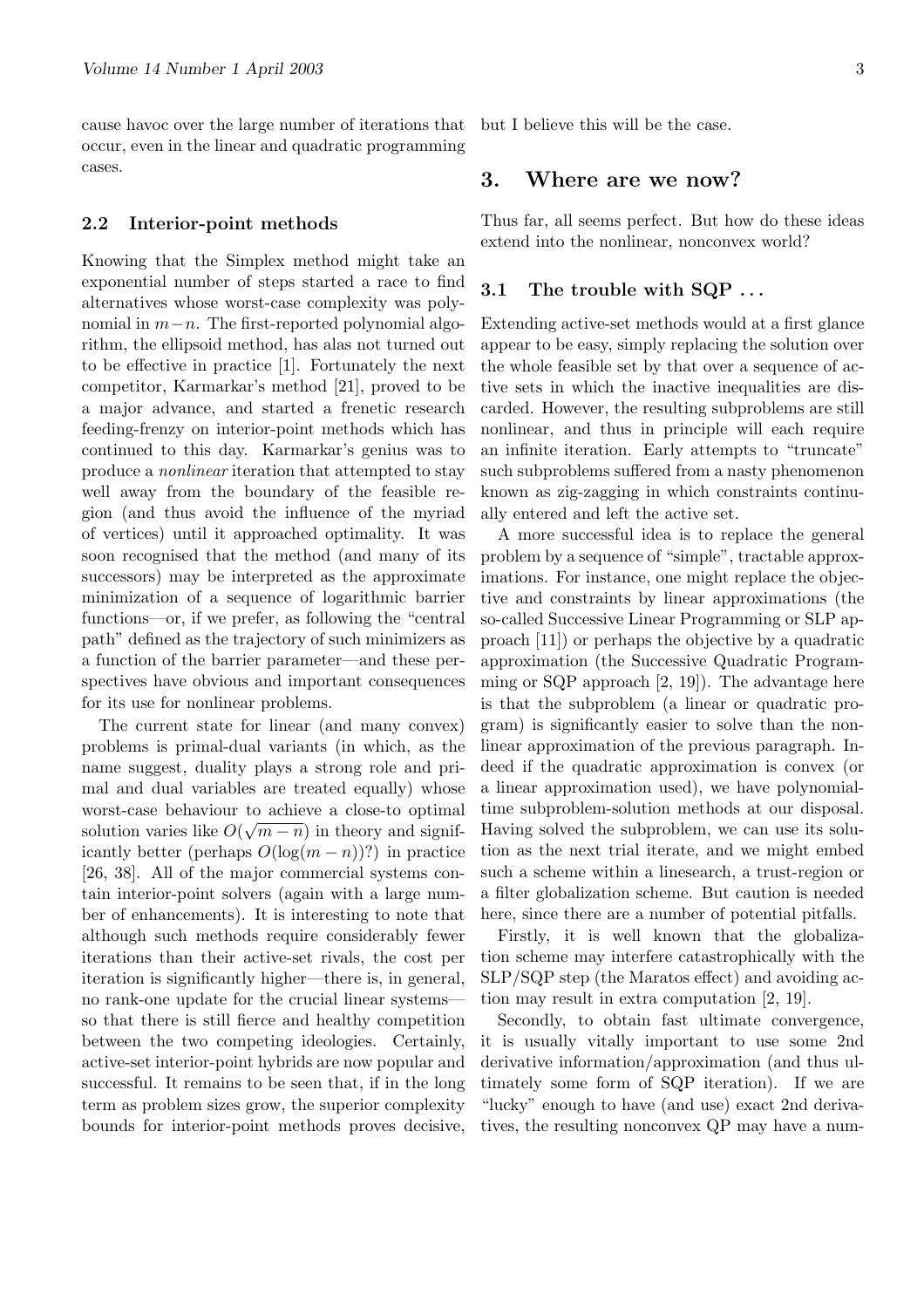ber of local minimizers, some of which may not be consistent with our overall globalization scheme (the SQP step may be "uphill"). Although many activeset QP solvers can ensure that the step is downhill, I do not currently know how to guarantee this for interior-point QP solvers. If we must resort to "approximate" (say secant-approximation) 2nd derivatives, it is known that requirements of sparsity and positive-definiteness together conflict with stability [28], so we may be restricted to dense updates, and thus problems with few degrees of freedom—it is worth noticing that all of the successful SQP and SQP-like methods we are aware of (such as MINOS, SNOPT and filterSQP[10]) rely on having relatively few degrees of freedom.

Thirdly, if there is one lesson we should have learned from large-scale unconstrained minimization, it is to aim to solve the subproblem as inaccurately as possible consistent with overall convergence—the truncated Newton approach [8], along with its practical manifestation via the linear (preconditioned) conjugate-gradient method, is one of the key ideas to have evolved in the unconstrained case during the 20th century. So it is clearly desirable to truncate the LP/QP solution process. But how? We are aware of almost no work in this area (but see [24] for an exception), and it is of vital practical importance. Again, it would seem easier to stop "early" with an active-set QP solver than with an interior-point one.

Finally, we would ultimately expect that the active sets for our LP/QP subproblems will settle down as we approach the solution to the overall problem [27]. This suggests that we should be exploiting a priori information about candidate active sets to warm start subsequent subproblem solves. This would seem to be one area in which active-set methods have a clear edge, since the ability to warm start interior-point methods is in its infancy—there has been some work in the LP case [15, 40], but to our knowledge none for QPs. In practice, by contrast, we have observed that it is still sometimes faster (especially in the degenerate case) to "cold-start" an interior-point QP than "warm start" active set QP code, simply because even slightly incorrect active set predictions can have dramatic undesirable consequences for active-set methods [20].

We have currently suspended development of

the large-scale SQP method that we had intended including in GALAHAD [18] despite having produced both effective active-set and interior-point QP solvers. Our experience has been that without QP truncation, the cost of the QP solution so dominates that other non-SQP approaches (such as IPOPT [33], KNITRO [4] and LOQO [32]), in which truncation is possible, have made significant progress even before our QP code had solved its first subproblem!—see also [23] for further evidence that interior-point methods appear to scale better than SQP ones. We are more enthusiastic about an SLP-QP approach we are currently developing [3], since LP truncation is in principle easier and since the QP phase is restricted to a problem with equality constraints for which a truncated conjugate-gradient iteration is possible.

#### 3.2 Whither interior-point methods . . . ?

As I mentioned above, we produced two (nonconvex) quadratic programming packages for GALA-HAD. Considerable numerical experience has indicated to us that the interior-point version, QPB is almost always vastly superior for large problems [7]. Since we have now all but given up our SQP developments, we have now turned to what we consider to be the other possibility, namely to solve general constrained optimization problems by sequential barrier-function minimization, using the lessons learned when designing and evaluating QPB.

We were warned as children that barrier-function methods are beastly because of the effects the barrier has close to the boundary. It later turned out that these fears were almost groundless, and that actually observed inefficiencies were to a large degree due to using the wrong dual variable updates following a reduction in the barrier parameter [36]. Without doubt, the problem does become very poorly conditioned near the solution, but this itself does not cause failure since even search direction calculations that might result in large numerical errors do not, because all such errors are confined to uninteresting subspaces [16, 37, 39]. But being prematurely close to the boundary certainly is bad in that it can be painfully slow to escape. For example, if we wish to minimize  $-x$  for  $x \in [0,1]$  and start with  $x_0$  very close to zero, the Newton barrier correction (with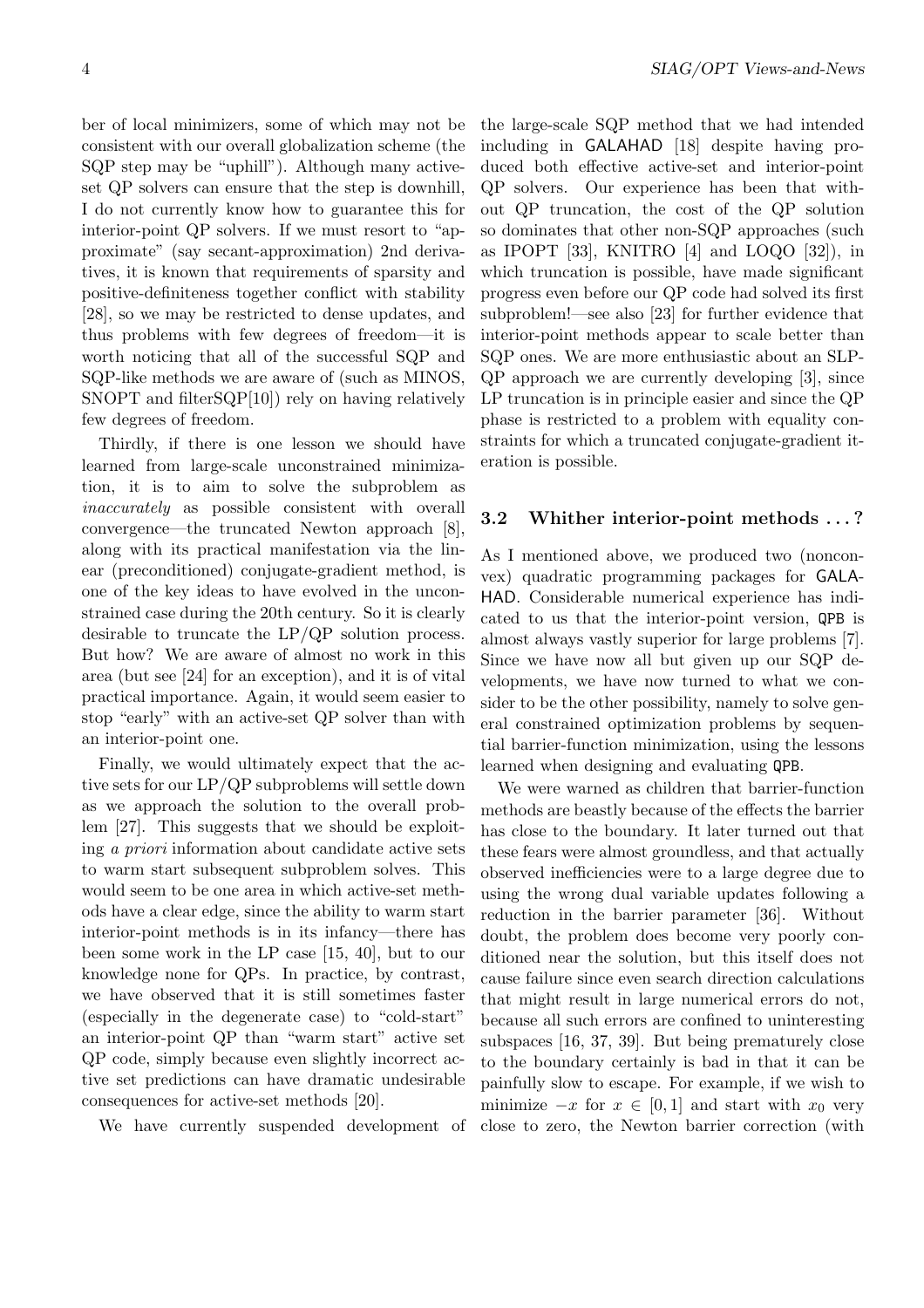modest barrier parameter) results in a new point  $x_1 \approx 2x_0$ . Thus an initial point  $x_0 = 2^{-40} \approx 10^{-12}$ will take roughly 40 iterations to move to the centre of the feasible region. The lesson here is, I believe, to stay away from the boundary unless there are good reasons to get close (such as if a particular constraint is active at optimality). I strongly believe that it pays to stay close to "the" central path since this avoids as best as possible premature contact with the boundary, although since different scalings result in different central paths, it is far from obvious which path is actually the one to follow!

An important question if we are to use an interiorpoint approach is how we should handle equality constraints. To a certain extent, I suggest this depends on quite what sort of constraints they are. If they (or some of them) are linear, I believe that it often pays to use a "phase-1" procedure to find a "well-centred" feasible point for these constraints, and thereafter to ensure that they remain satisfied on all subsequent iterations. The reasoning is simply that dealing with a nonlinear objective is tricky enough without having to cope with non-convexity in subspaces that the constraints rule out—we certainly have seen the advantages even in the "simple" case of nonconvex quadratic programming of using feasible rather than infeasible interior point methods.

Nonlinear equality constraints are altogether more tricky, and it is in this area that the most significant differences between competing modern interior point methods occur. Some methods (like IPOPT, KNITRO, LOQO and INTOPT [22]) prefer to treat them explicitly by gradually moving towards feasibility but balancing the requirements of optimality using a penalty function or filter. Others like [29] and the method we are developing for GALAHAD replace equalities by one-sided inequalities (which are then handled using interior-point technology) and othersided penalization. At this stage I do not think we know which of this approaches is best, but it is likely that actually there is very little difference.

There are two important side issues here, though. Firstly, if we really believe we have good methods for handling equations, is it better to treat inequalities by converting them to equations using slack variables and then simply treat the slack variables using interior-point methods? From a linear-algebraic per-

spective there is little difference, but there seem to be ardent devotees of both schools of thought [6], so I do not really believe we have exhausted or settled this question. Secondly, if we plan to use equality constraints explicitly, it is vital that there is some coherence between the search direction employed and the merit function used to ensure their ultimate satisfaction. Several cautionary examples [5, 34] attest to the pitfalls that may befall the unwary.

The asymptotic behaviour of interior-point methods is relatively well understood even in the nonconvex case, at least under non-degeneracy assumptions: the barrier parameter may be reduced at a superlinear rate so that the overall iteration converges superlinearly for primal-dual methods [17] and 2 step superlinearly for primal-only methods [9], although the latter requires some care when reducing the barrier parameter. Some progress has been made in the degenerate case, but we do not currently have as complete an understanding as in the linear programming case where degeneracy does not hinder convergence to a well-defined point in the centre of the face of optimally active constraints. In practice, asymptotic convergence behaviour appears to behave just as one would hope from the linear programming experience.

So what are the outstanding issues? The effects of constraint scaling, and just how one might re-scale to improve convergence are not well understood. Just as importantly, since as we have hinted we really wish to truncate the calculation of the Newtonbarrier search direction, we need to discover how to precondition the conjugate-gradient scheme that we will undoubtedly use; it is already clear that any preconditioner has to reflect the dominant barrier terms in the Hessian matrix of the barrier function, but just how much more is needed is unknown. Finally, another area where there is room for improvement is in extrapolation for better points on the central path. This has proved to be most useful in the linear programming case, but things are certainly more complicated for nonlinear problems because of possible bizarre behaviour [13] of the central path (multiplicity, bifurcation, and even non-existence).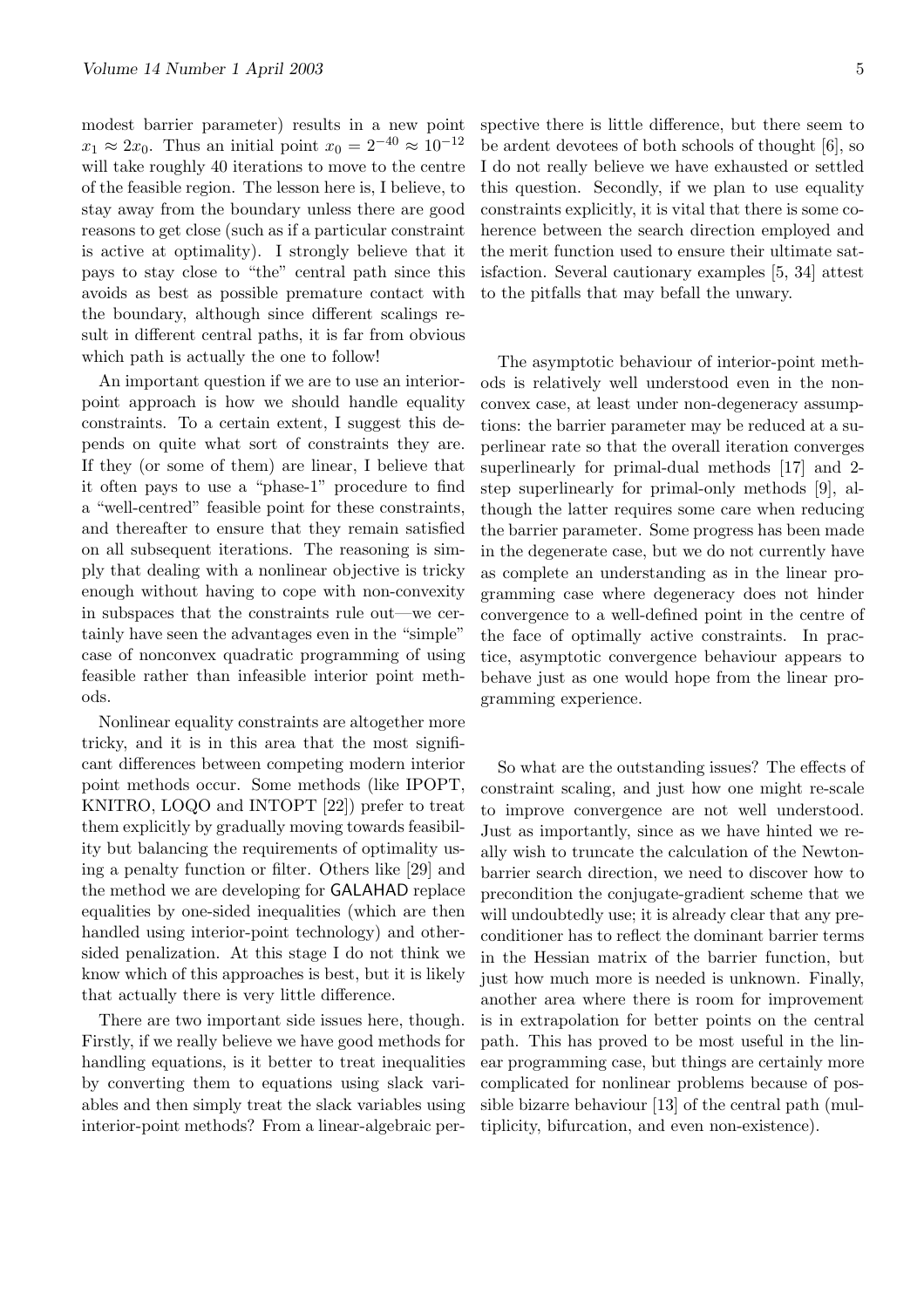### 4. Conclusions

I hope I have persuaded the reader that these are indeed exciting times in nonlinear optimization. With interior-point and (to some extent) active set approaches we now have a realistic chance of solving very large nonlinear programming problems. Of course there are difficulties, but the ingenuity and vigour with which the research community is currently addressing such challenges makes me extremely optimistic about future progress. Even in the last few months we have heard of a number of new and interesting proposals [12, 29, 35, 30, 31], and we eagerly await to see how these complement the already large corpus of algorithms and software.

#### REFERENCES

- [1] R. G. Bland, D. Goldfarb, and M.J. Todd. The ellipsoid method: A survey. Operations Research, 29:1039– 1091, 1981.
- [2] P. T. Boggs and J. W. Tolle. Sequential quadratic programming. Acta Numerica, 4:1–51, 1995.
- [3] R. H. Byrd, N. I. M. Gould, J. Nocedal, and R. A. Waltz. An active set algorithm for nonlinear programming using linear programming and equality constrained subproblems. Technical Report RAL-TR-2002-032, Rutherford Appleton Laboratory, Chilton, Oxfordshire, England, 2002.
- [4] R. H. Byrd, M. E. Hribar, and J. Nocedal. An interior point algorithm for large scale nonlinear programming. SIAM Journal on Optimization, 9(4):877–900, 2000.
- [5] R. H. Byrd, M. Marazzi, and J. Nocedal. On the convergence of Newton iterations to non-stationary points. Technical Report 2001/7, Optimization Technology Center, Northwestern University, Evanston, Illinois, USA, 2001. To appear, Math. Programming.
- [6] R. H. Byrd, J. Nocedal, and R. A. Waltz. Feasible interior methods using slacks for nonlinear optimization. Technical Report 11, Optimization Technology Center, Argonnne National Laboratory, Argonne, Illinois, USA, 2000. To appear, Comp. Optim. & Apps.
- [7] A. R. Conn, N. I. M. Gould, D. Orban, and Ph. L. Toint. A primal-dual trust-region algorithm for nonconvex nonlinear programming. Mathematical Programming, 87(2):215–249, 2000.
- [8] R. S. Dembo and T. Steihaug. Truncated-Newton algorithms for large-scale unconstrained optimization. Mathematical Programming, 26(2):190–212, 1983.
- [9] J.-P. Dussault. Numerical stability and efficiency of penalty algorithms. SIAM Journal on Numerical Analysis, 32(1):296–317, 1995.
- [10] R. Fletcher and S. Leyffer. Nonlinear programming

without a penalty function. Mathematical Programming, 91(2):239–269, 2002.

- [11] R. Fletcher and E. Sainz de la Maza. Nonlinear programming and nonsmooth optimization by successive linear programming. Mathematical Programming, 43(3):235–256, 1989.
- [12] E. M. Gertz and P. E. Gill. A primal-dual trust region algorithm for nonlinear optimization. Optimization Technical Report 02-09, Computer Science Department, University of Wisconsin, Madison, USA, 2002.
- [13] J. Ch. Gilbert, C.C. Gonzaga, and E. Karas. Examples of ill-behaved central paths in convex optimization. Technical Report 4179, INRIA, Rocquencourt, France, 2001. To appear, Math. Programming.
- [14] P. E. Gill, W. Murray, and M. A. Saunders. SNOPT: An SQP algorithm for large-scale constrained optimization. SIAM Journal on Optimization, 12(4):979– 1006, 2002.
- [15] J. Gondzio and A. Grothey. Re-optimization with the primal-dual interior point method. Technical Report MS-01-004, Department of Mathematics and Statistics, University of Edinburgh, Scotland, 2001. To appear, SIAM J. Optimization.
- [16] N. I. M. Gould. On the accurate determination of search directions for simple differentiable penalty functions. IMA Journal of Numerical Analysis, 6:357–372, 1986.
- [17] N. I. M. Gould, D. Orban, A. Sartenaer, and Ph. L. Toint. Superlinear convergence of primal-dual interior point algorithms for nonlinear programming. SIAM Journal on Optimization, 11(4):974–1002, 2001.
- [18] N. I. M. Gould, D. Orban, and Ph. L. Toint. GALAHAD—a library of thread-safe fortran 90 packages for large-scale nonlinear optimization. Technical Report RAL-TR-2002-014, Rutherford Appleton Laboratory, Chilton, Oxfordshire, England, 2002.
- [19] N. I. M. Gould and Ph. L. Toint. SQP methods for largescale nonlinear programming. In M. J. D. Powell and S. Scholtes, editors, System Modelling and Optimization, Methods, Theory and Applications, pages 149–178, Dordrecht, The Netherlands, 2000. Kluwer Academic Publishers.
- [20] N. I. M. Gould and Ph. L. Toint. Numerical methods for large-scale non-convex quadratic programming. In A. H. Siddiqi and M. Kočvara, editors, Trends in Industrial and Applied Mathematics, pages 149– 179, Dordrecht, The Netherlands, 2002. Kluwer Academic Publishers.
- [21] N. Karmarkar. A new polynomial-time algorithm for linear programming. Combinatorica, 4:373–395, 1984.
- [22] L. S. Lasdon, J. Plummer, and G. Yu. Primal-dual and primal interior point algorithms for general nonlinear programs. ORSA Journal on Computing, 7(3):321– 332, 1995.
- [23] J. L. Morales, J. Nocedal, R. Waltz, G. Liu, and J. P. Goux. Assessing the potential of interior methods for nonlinear optimization. In O. Ghattas, editor, Proceedings of the First Sandia Workshop on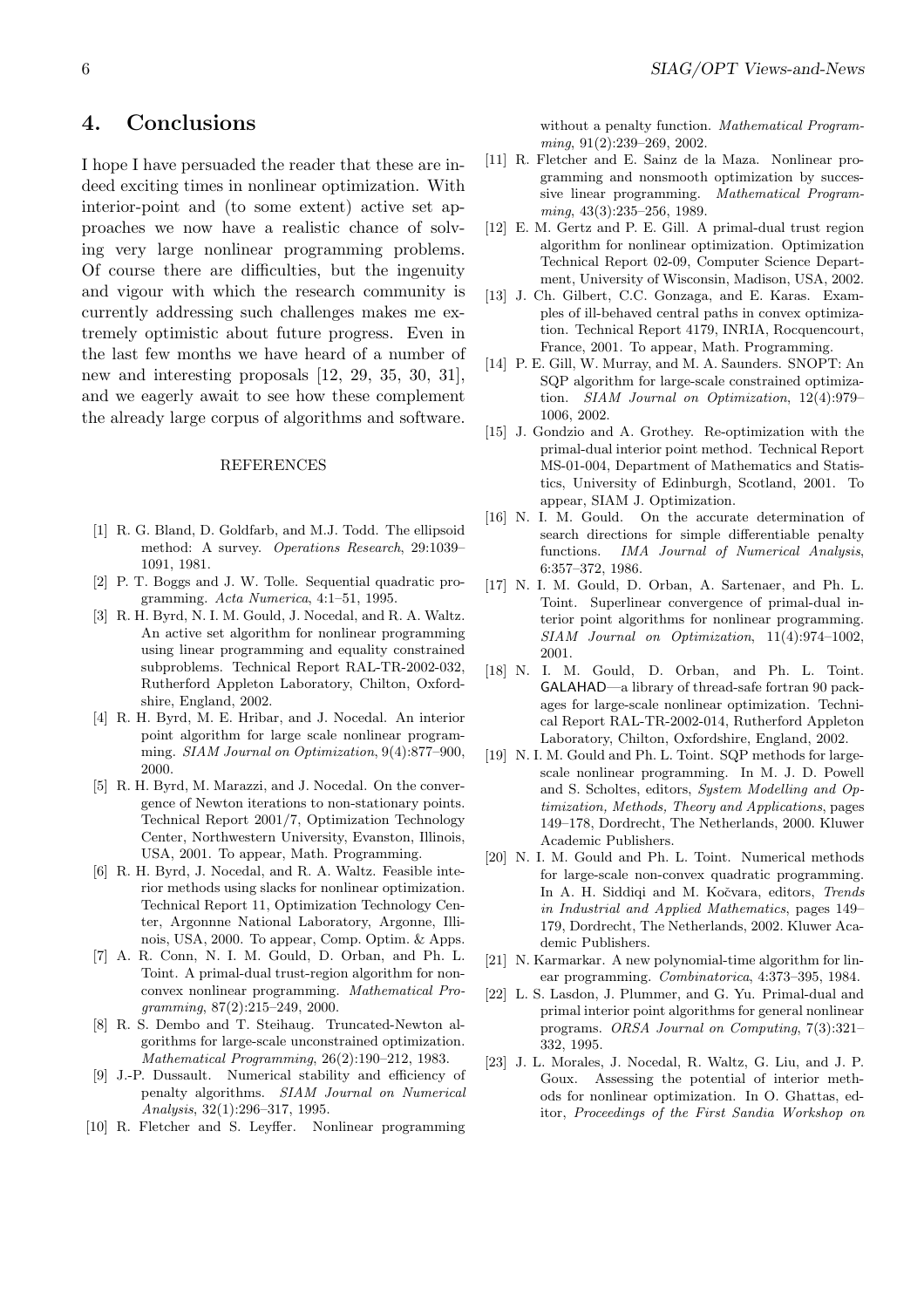Large-Scale PDE-Constrained Optimization, Heidelberg, Berlin, New York, 2002. Springer Verlag.

- [24] W. Murray and F. J. Prieto. A sequential quadratic programming algorithm using an incomplete solution of the subproblem. SIAM Journal on Optimization, 5(3):590–640, 1995.
- [25] B. A. Murtagh and M. A. Saunders. A projected Lagrangian algorithm and its implementation for sparse non-linear constraints. Mathematical Programming Studies, 16:84–117, 1982.
- [26] J. Renegar. A Mathematical View of Interior-Point Methods in Convex Optimization. SIAM, Philadelphia, 2001.
- [27] S. M. Robinson. Perturbed Kuhn-Tucker points and rates of convergence for a class of nonlinear programming algorithms. Mathematical Programming, 7(1):1–16, 1974.
- [28] D. C. Sorensen. An example concerning quasi-Newton estimates of a sparse Hessian. SIGNUM Newsletter, 16(2):8–10, 1981.
- [29] A. L. Tits, A. Wächter, S. Bakhtiari, T. J. Urban, and C. T. Lawrence. A primal-dual interior-point method for nonlinear programming with strong global and local convergence properties. Technical Report TR 2002-29, Institute for Systems Research, University of Maryland, College Park, MD 20742, USA, 2002.
- [30] M. Ulbrich and S. Ulbrich. Non-monotone trust region methods for nonlinear equality constrained optimization without a penalty function. Mathematical Programming, Published Online, 2002.
- [31] M. Ulbrich, S. Ulbrich, and L. Vicente. A globally convergent primal-dual interior point filter method for nonconvex nonlinear programming. Technical Report TR00-11, Department of Mathematics, University of Coimbra, Coimbra, Portugal, 2000.
- [32] R. J. Vanderbei and D. F. Shanno. An interior point algorithm for nonconvex nonlinear programming. Computational Optimization and Applications, 13:231–252, 1999.
- [33] A. Wächter. An Interior Point Algorithm for Large-Scale Nonlinear Optimization with Applications in Process Engineering. PhD thesis, Department of Chemical Engineering, Carnegie Mellon University, Pittsburgh, USA, 2002.
- [34] A. Wächter and L. T. Biegler. Failure of global convergence for a class of interior point methods for nonlinear programming. Mathematical Programming, 88(3):565–574, 2000.
- [35] A. Wächter and L. T. Biegler. Global and local convergence of line search filter methods for nonlinear programming. CAPD Technical Report B-01-09, Department of Chemical Engineering, Carnegie Mellon University, Pittsburgh, Philadelphia, USA, 2001.
- [36] M. H. Wright. Why a pure primal Newton barrier step may be infeasible. SIAM Journal on Optimization, 5(1):1–12, 1995.
- [37] M. H. Wright. Ill-conditioning and computational error in interior methods for nonlinear programming.

SIAM Journal on Optimization, 9(1):84–111, 1999.

- [38] S. J. Wright. Primal-Dual Interior-Point Methods. SIAM, Philadelphia, USA, 1997.
- [39] S. J. Wright. Effects of finite-precision arithmetic on interior-point methods for nonlinear programming. SIAM Journal on Optimization, 12(1):36–78, 2001.
- [40] E. A. Yildirim and S. J. Wright. Warm-start strategies in interior-point methods for linear programming. SIAM Journal on Optimization, 12(3):782– 810, 2002.

### PDE Constrained Optimization

#### Ekkehard W. Sachs

FB IV - Mathematik Universität Trier 54296 Trier, Germany

and

Interdisc. Center for Appl. Mathematics Department of Mathematics Virginia Tech Blacksburg, VA 24061, USA sachs@uni-trier.de

"PDE Constrained Optimization" and "Optimization of PDEs" were the themes of several conferences in the past two years, that took place in Santa Fe, New Mexico, the Weierstrass Institute in Berlin, the University of Heidelberg, and at the Mathematical Research Institute in Oberwolfach, Germany. This field also played an important role at a recent workshop at the IMA in Minneapolis during the optimization year. Since there is so much interest in this field, the question arises: Is this a hot new area or is there already some tradition in this field ? The answer is: both is true.

#### Back in the seventies ...

Back in the early 70s, when the author was a starting Ph.D. student at the Technical University of Darmstadt, Germany, we had a seminar on a new topic. No longer optimization in finite dimensions or with ordinary differential equations but instead "Optimal Control of Partial Differential Equations". The standard applications in those days were the control of the heat equation or the wave equation, that still serve as work horses in standard test examples for numerical methods. Hence already decades ago, there was research performed in the area of optimization of PDEs. Actually, there were also text books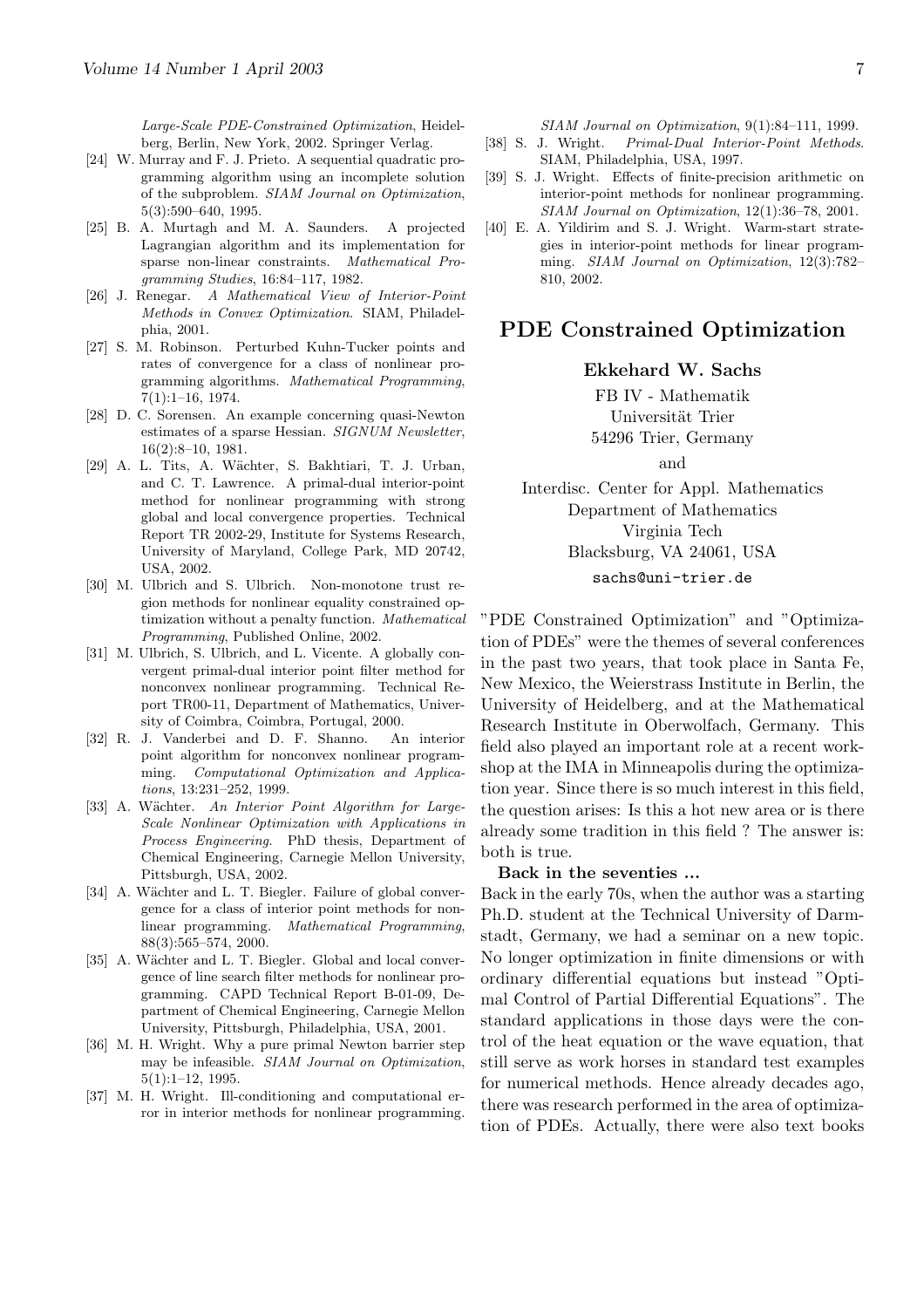and conference proceedings available that dealt with the subject of optimal control of PDEs, like e.g. the books by Butkovski [?] and Lions [?] published around 1970 and later the proceedings by Ray and Lainiotis [?].

In the following decades, various schools around the world were established, which worked on different aspects of these problems like the existence of optimal controls, necessary optimality conditions, duality theory, controllability and observability, feedback control laws, numerical methods and applications.

PDE constrained optimization is more ... In today's research environment, the term "PDEconstrained optimization" includes more than just "Optimal Control of PDEs". For example, there is a large community, which solves optimal design problems. These optimization problems often include also systems described by partial differential equations, but they depend on a finite number of design variables, in contrast to optimal control problems, where the control variable usually lies in a function space. Another example of a large area of PDE constrained optimization problems are parameter estimation problems for PDEs. In this case, certain parameters in a PDE are the variables and they are adjusted in such a way that the output given by the PDE solution matches certain measured data.

In this note, I want to focus on the numerical aspects of PDE constrained optimization, since there is a lot of interest in this aspect by the people coming from optimization or the PDE community.

• What is different with PDE constrained optimization compared to finite dimensional optimization ?

• Do we need to care about this topic at all, if the PDE is discretized and we finally come up with a finite dimensional optimization problem ?

These are some typical questions that arise, when an optimizer looks at PDE constrained optimization. For a list of citations and literature, I refer to the proceedings of the workshops in Santa Fe [?] and Berlin [?], that have been published or are under way.

#### Discretization leads to finite dimensional optimization ... what's new ?

Obviously the resulting finite dimensional optimization problem is large scale or very large scale, when a discretized PDE is included in the constraints. Although the progress in using direct solvers for the linearized state equation has been substantial in the past decade, one tends to use iterative solvers for the inner iteration of an SQP method or an interior point method for very large problems. This leads to the question of inexact solves of the subproblems and how this fits into the convergence theories and algorithms. This has been already investigated by many researchers and is a well developed research area.

In the discretization process, however, it is crucial which type of discretization is being used. Unfortunately, there is no all-purpose discretization method for all types of PDEs. The type of discretization and solution technique for the PDE can be quite different depending on the problem, e.g. finite differences, finite elements, Ritz-Galerkin, discontinuous Galerkin, wavelets, multigrid, hierarchical basis, etc. This can affect the optimization method being used. Often the cost of solving the PDE numerically is the dominating factor in overall computational cost and using an efficient method for solving the PDE can save a lot of computing time. However, in the case of using a sophisticated PDE solver, often the optimization method has to be adapted to this special method. A good example are multigrid methods, where first control problems without constraints have been solved efficiently, a trend that started with Hackbusch's papers in the early 80s. In the past years various authors have weaved multigrid methods into optimization routines or vice versa. These methods can be used for control constrained problems or even more generally constrained optimization problems.

If iterative solvers for the resulting subproblems of optimization routines, often linear systems, are used, like KKT systems, it is mandatory for an efficient code to care about preconditioning, if PDEs are involved. Rather than using a preconditioner for the whole KKT system, various research groups have tried to utilize the structure of the KKT system in a clever way for better preconditioners, among others see [?]. This way, it also easier to incorporate preconditioners from the PDE community directly into the optimization code.

### First discretize, then optimize ... or vice versa

Another point of discussion that has been raised over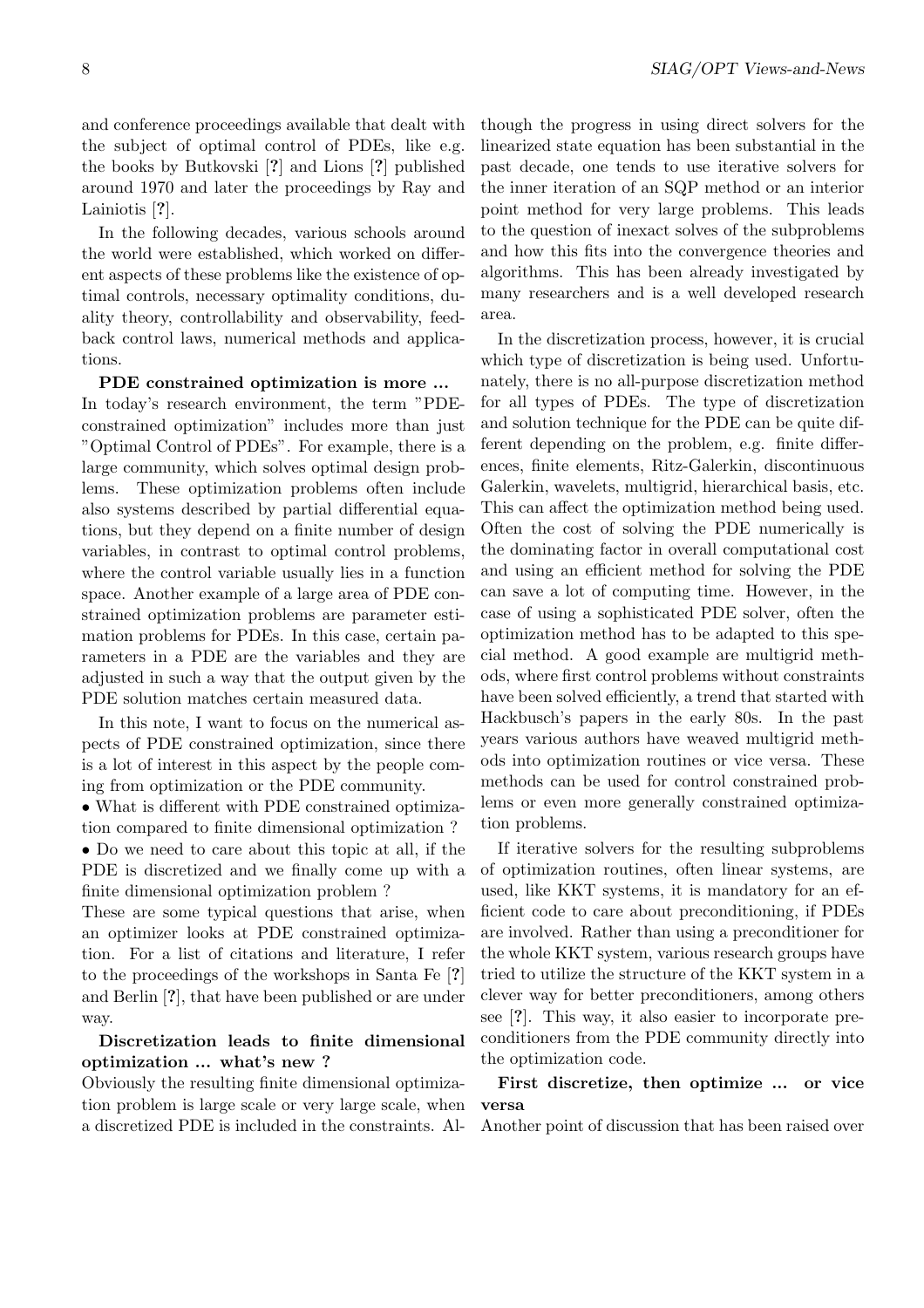the past decades and resurfaces in periodic time intervals is the following: PDE constrained optimization problems are posed in function spaces. One approach is to discretize the problem first, and then to optimize the finite-dimensional version. An alternative approach is to optimize first and then to discretize. This would mean, e.g., to derive the necessary optimality conditions for the infinite dimensional problem using the function space formulation and then to discretize these. One could go further by deriving even the Newton or SQP step in infinite dimensions and then to discretize this step. Which approach is better and more efficient was a topic of many discussions at each of the conferences mentioned above - and also in the seminar in the seventies mentioned in the beginning.

The frequency of the discussion and lack of a decisive argument point to the conclusion that there is no clear answer to this question and the best way to answer it, is problem dependent. The combination of SQP methods and multiple shooting methods for the solution of optimization problems with ODE constraints, where the optimal control has a complicated switching structure, shows that both approaches sometimes have to be combined.

#### Think infinite dimensional ... at least sometimes

One advantage of keeping the infinite dimensional flavor of the problem as long as possible is that certain infinite dimensional effects are better retained than in the discretized version. The necessary optimality conditions, e.g. for a hyperbolic control problem, can lead to an adjoint differential equation, which has a solution in a quite different space than the state equation. Therefore it might be efficient to use a different discretization scheme for the adjoint equation. Since this plays the role of a Lagrange multiplier, it could result in a Newton-SQP step with a nonsymmetric KKT matrix. This will not occur, if the discretization takes place at the level of the original optimization problem. But then the Lagrange multiplier has to approximate the solution of the adjoint equation with a discretization scheme, that is not suitable for the adjoint and could result in unnecessarily fine mesh refinements.

Another instance, where it pays to discretize late, is the regularity of the Lagrange multipliers. If the PDE constrained optimization problem exhibits

state constraints, then the corresponding Lagrange multipliers in the infinite dimensional case are often very irregular, sometimes represented as discontinuous functions or even as distributions. If the user is aware of this, he can use appropriate discretization schemes for these multipliers to take into account their nonsmoothness.

A further example, how the infinite dimensional formulation can influence the numerical behavior, came up in quasi-Newton methods. It is well known, that these methods converge locally superlinearly under the usual regularity assumptions on the Hessian in finite dimensions. However, in infinite dimensions an additional assumption shows up. The initial approximation of the Hessian and the true Hessian do not only need to be close, but they are required to differ only by a compact operator. There are many optimal control problems, where this property can be checked. If one looks at the discretized problem, it seems as if this would not play any role, since everything is finite dimensional (and hence compact). But one can see numerically, that this effect indeed shows up in the local convergence behavior. Hence one can take extra care in choosing the initial quasi-Newton matrix using the knowledge from the infinite dimensional problem.

#### Other difficulties ...

A more obvious difference between an infinite and finite dimensional formulation is the identification of active indices. In any finite dimensional optimization problem with inequality constraints, the smallest absolute value of all inactive constraints is a positive number. This is not the case, if one has a continuum of inequality constraints, which depend continuously on the index. There has been work by Dunn in the late seventies where an additional assumption is imposed on the slope of the constraint function when it passes from the inactive to the active set. This has been used in the context of convergence analyses for algorithms. These type of conditions have shown up here and there in various research papers analyzing convergence of numerical methods for optimization problems over function space and in particular with PDEs.

On the more theoretical side occurs a phenomenon which is called the 2-norm-discrepancy and should have also some effect on the numerical behavior, but this has not been investigated too closely from a nu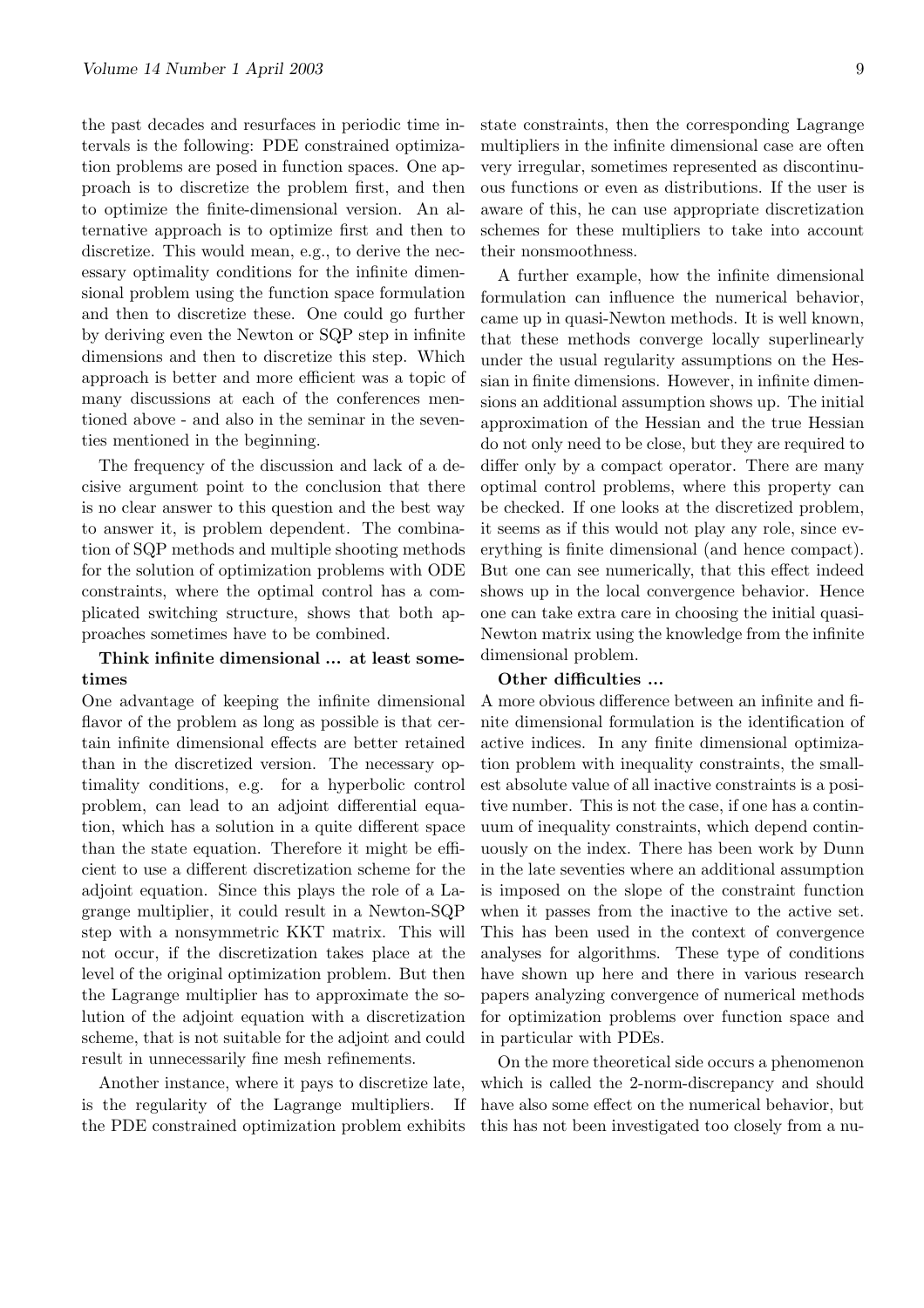merical point of view. If the solution of the PDE is differentiated in the Fréchet sense with respect to controls, which are also functions, it is often necessary to use supremum norms for the function spaces. On the other hand, if one deals with second order sufficiency conditions, then this involves positive definiteness of the Hessian on certain subspaces. This is formulated in an inner product or  $L_2$  norm setting. This yields a gap in the proper formulation of the function spaces which sometimes can be patched with a smoothness argument arising from the PDE formulation.

#### A few words about applications ...

Let me close this note with a few comments on applications and a biased selection. For a more complete picture check the proceedings mentioned before. There are many systems in engineering and economics that are described by partial differential equations and almost canonically there are also optimization problems associated with them.

A standard case where this occurs is when mathematical modelling technique yields a certain type of PDE like a diffusion process, but within the PDEs there are various coefficients not exactly known. The area of parameter identification or inverse problems deals with the problem to determine the unknown parameters from measurements taken. This is an optimization problem with a PDE and it is a fairly difficult one, although it exhibits quite a bit of structure.

Mathematical finance is often referred to as a hot new area. The value of an option for a certain underlying like a stock or stock index can be described by the Black-Scholes model. This involves a partial differential equation and if one tries to adapt some of its parameters so that the market prices are met better, then one arrives at a parameter identification problem. A portfolio optimization involving options leads to an optimization problem with PDE constraints, given by the Black-Scholes model.

Another example is from food sterilization. Here the product quality is optimized under the constraint, that sterility of the product is preserved. This leads to a nonlinear optimization problem with inequality and equality constraints coming from an optimal control problem with PDEs and control and state constraints.

A fairly recent development is the use of simpler models replacing the PDE in the optimization. Some of the technical terms are multilevel optimization, reduced order models, proper orthogonal decomposition, neural networks, etc. Although the PDE itself disappeared from the numerical solution of the optimization problem, it is important to investigate, for example, the quality of approximation by these surrogate models, their construction and efficiency etc.

This article is a review of some of the aspects of PDE constrained optimization. Obviously it is not complete and biased, but hopefully serves the purpose to motivate a novice in this area to take a closer look at this interesting and challenging field.

### DAE-Constrained Optimization

#### Lorenz T. Biegler

Department of Chemical Engineering, Carnegie Mellon University, e-mail: lb01@andrew.cmu.edu

#### Andreas Wächter

Department of Mathematical Sciences IBM T.J. Watson Research Center, e-mail: andreasw@watson.ibm.com

### 1. Introduction

The dynamic behavior of many physical systems can be described by ordinary and partial differential equations, which express, for example, conservation laws on momentum, mass and energy coupled with algebraic equations, which represent constitutive relations or design specifications. In particular, the development of powerful commercial modeling and simulation tools for systems described by ordinary differential and algebraic equations (DAEs) has led designers, engineers, and researchers to consider DAE optimization as a natural extension of these simulation tools in order to systematize and automate decisions required for science and engineering studies. In the past decade new numerical algorithms for solving those problems have been proposed, but the design of powerful methods remains an active research area. In this article, we discuss some of the currently most popular solution approaches and finish with some open research questions.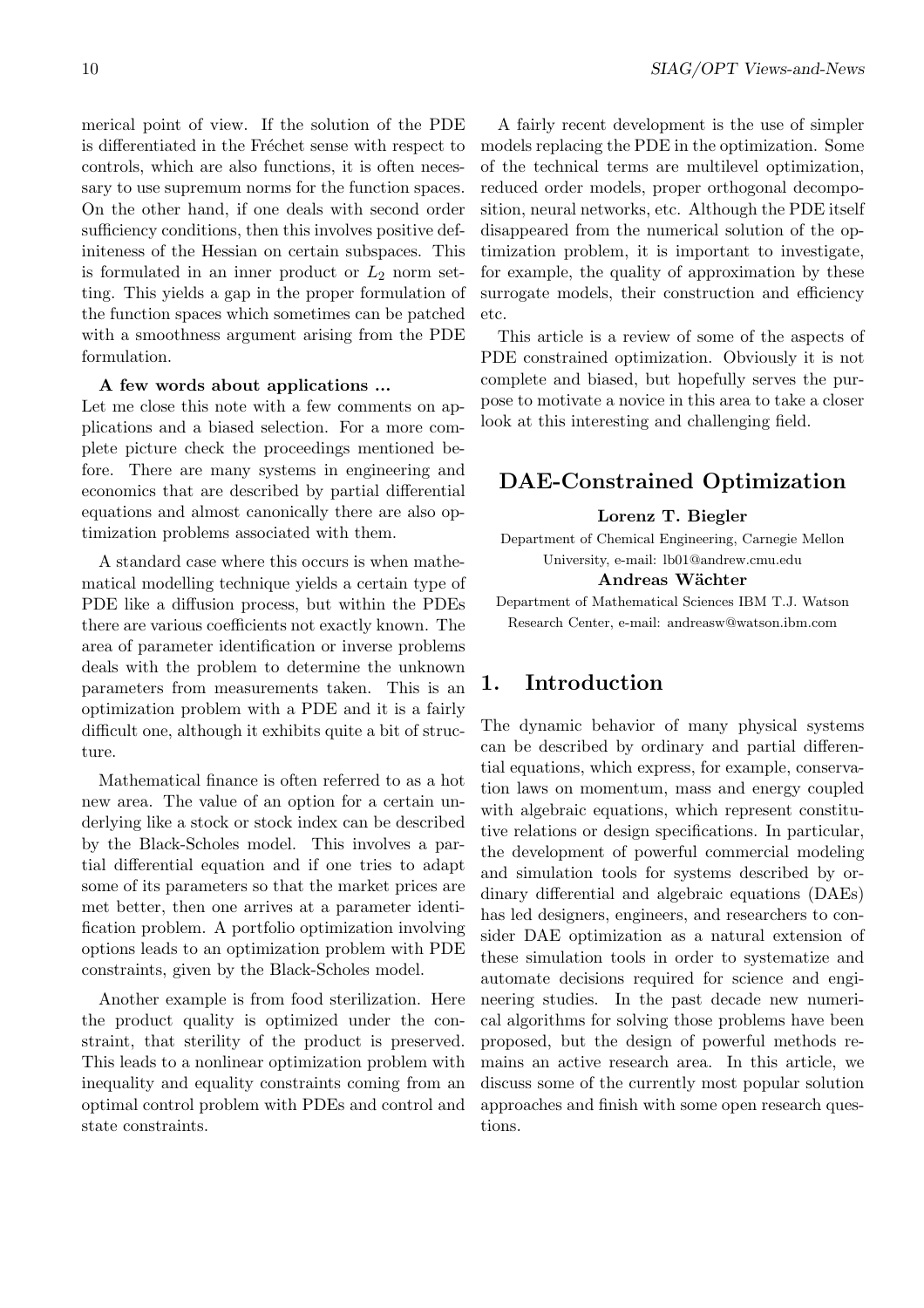The DAE optimization problem can be stated in a fairly general form as follows:

$$
\min_{z(t),y(t),u(t),t_f,p} \varphi(z(t_f),y(t_f),u(t_f),t_f,p) \qquad (1)
$$

s.t. 
$$
\frac{dz(t)}{dt} = F(z(t), y(t), u(t), t, p)
$$
 (2)

$$
0 = G(z(t), y(t), u(t), t, p)
$$
\n<sup>(3)</sup>

$$
z(t_0) = z_0 \tag{4}
$$

$$
H_s(z(t_s), y(t_s), u(t_s), t_s, p) = 0
$$
  
for  $s \in \{1, ..., n_S\}$  (5)

$$
(zL, yL, uL) \leq (z(t), y(t), u(t))
$$
  

$$
\leq (zU, yU, uU)
$$

 $(6)$ 

$$
(p^{L}, t_{f}^{L}) \le (p, t_{f}) \le (p^{U}, t_{f}^{U})
$$
 (7)

The "unknowns" in this optimization problem are the differential state variables  $z(t)$ , algebraic state *variables*  $y(t)$ , and *control variables*  $u(t)$ , all functions of the scalar "time" parameter  $t \in [t_0, t_f]$ , as well as *time-independent parameters* p, and possibly the *final time*  $t_f$ . As constraints the above formulation includes bounds on all those variables (6)- (7), the differential and algebraic equations (2)-(3) with initial conditions  $(4)$ , and additional point constraints (5) for a finite number of time points  $t_s$ .

Note that the DAE system  $(2)-(3)$  is given without loss of generality in a semi-explicit form. Here, we assume that this system is index one, which implies that the matrix  $\partial G/\partial y$  is nonsingular for all values of  $(z, y, u, p)$ . Since a number of standard procedures can be applied to reduce high index algebraic equations to index one [2], this is not really a severe restriction.

Practical applications of dynamic optimization include:

- Design and control of chemical and mechanical processes for the handling of abnormal operations, severe disturbances and transitions to different operating points [4];
- Data assimilation, system identification and model predictive control requiring the on-line solution of a dynamic optimization problem with a nonlinear dynamic process model [1];
- Design and operation of aerospace applications including trajectories for aircraft, rockets and satellites [6];
- Conflict resolution of trajectories for multiple aircraft in a cooperative or noncooperative setting [30];
- Analysis and tuning of electronic circuits [27].

## 2. Dynamic Optimization Methods

To solve the dynamic optimization problem  $(1)-(7)$ a number of approaches can be taken. In particular, DAE optimization problems can be solved using a variational approach [29] or by various strategies that apply a Nonlinear Programming (NLP) solver to the DAE model. The indirect or variational approach is based on the solution of the first order necessary conditions for optimality obtained from Pontryagin's Maximum Principle [29]. For problems without inequality constraints, the optimality conditions can be formulated as a set of differential-algebraic equations. The resulting twopoint boundary value problem has been addressed by single shooting, invariant embedding, multiple shooting or some discretization method such as collocation on finite elements or finite differences. A review of these approaches can be found in [14, 21].

On the other hand, if the problem requires the handling of active inequality constraints, finding the correct switching points as well as suitable boundary conditions for state and adjoint variables is difficult and NLP strategies must be used. Methods that apply NLP solvers can be separated into three groups: the sequential and simultaneous strategies and an intermediate strategy based on multiple shooting.

#### 2.1 Sequential Methods

In a *sequential method*, the control variables are often represented as piecewise polynomials [4, 18], and optimization is performed with respect to the polynomial coefficients. Given initial conditions and a guess of the discretized optimal control profile, the model (2)-(4) is integrated with a DAE solver at each iteration. This produces values of the objective function (1) and constraints (5)-(6) (at fixed points  $t_s$  in time) which are used by a NLP solver to find the optimal coefficient values in the control discretization. The gradients of the objective and constraint functions with respect to the control coefficients and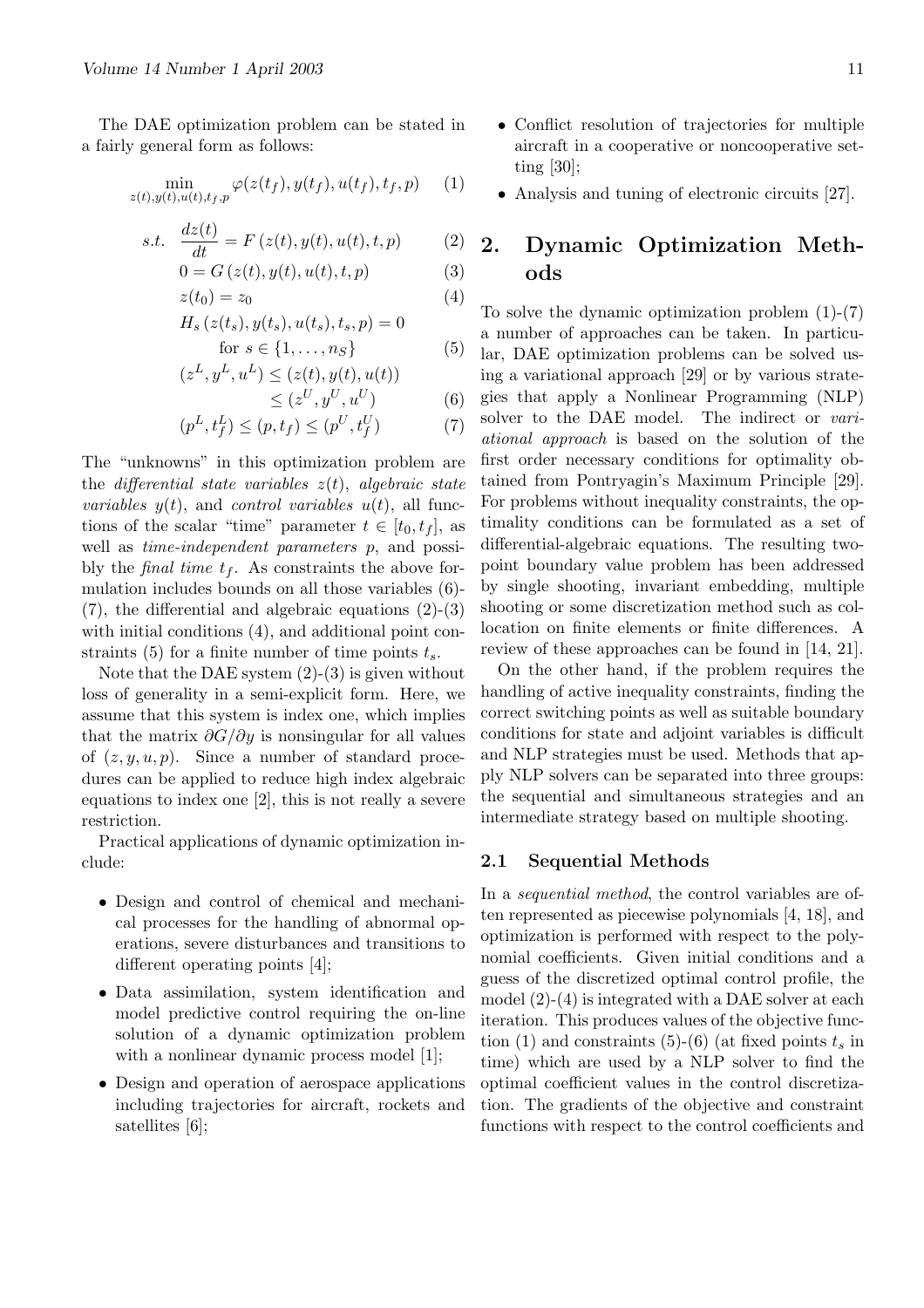parameters are calculated from sensitivity equations of the DAE system.

The sequential approach is a feasible path method; in every iteration the DAE system has to be solved. However, this procedure is stable only if the system does not contain increasing forward modes<sup>1</sup>. Otherwise, solving the DAE system for a given set of control parameters may be difficult or impossible. See [14, 21] for a review of these methods.

The data seen by the NLP solver corresponds to a small dense NLP with typically  $O(100)$  variables and  $O(1000)$  (inequality) constraints. The dominant cost for the optimization is due to computing the state equations and their sensitivities (using a direct [26] or adjoint [13, 22] approach). Because of this cost, second derivatives are rarely available and dense quasi-Newton SQP methods (such as [20]) are best suited for this approach.

#### 2.2 Multiple shooting methods

These methods serve as a bridge between sequential approaches and a complete discretization of the state and control variables. Here, the time domain is partitioned into a moderate number (say,  $O(50)$ ) of time elements,  $t_0 < t_1 < \ldots < t_i < \ldots < t_f$ , and the DAE model is integrated separately in each element [11, 24]. Control variables and path constraints (5)- (6) are treated in the same manner as in the sequential approach, and equality constraints are added to the NLP in order to link the elements and ensure that the states are continuous across each element boundary. Sensitivities are obtained with respect to both the control variable coefficients as well as the initial conditions,  $z_{0,i}$ , of the states in each element.

As with sequential approaches, accuracy of the state profiles is governed by the DAE solver (not seen by the optimizer) and the cost of the optimization is dominated by the DAE state and sensitivity calculations. The resulting NLP problem is moderately large (with O(10000) variables) and reduced space SQP methods (see [19, 24, 34]) appear best suited for these approaches. Compared to sequential approaches, they can better handle DAEs with forward increasing modes. On the other hand, multiple shooting approaches lead to larger, more structured

NLPs with dense sensitivity blocks.

#### 2.3 Simultaneous methods

Simultaneous methods fully discretize the DAE system by approximating not only the control variables, but also the state variables by piecewise polynomial functions over finite elements,  $t_0 < t_1 < \ldots < t_f$ , often by implicit Runge-Kutta methods. In [6] this approximation is given by Hermite-Simpson polynomials and leads to sparse equations of relatively low order approximation errors. Alternatively, one can apply collocation on finite elements and use a monomial basis representation [3] for the differential profiles. Algebraic states and control profiles are represented analogously by Lagrange interpolation profiles. The NLP formulation now has as variables all the polynomial coefficients and as constraints the DAE  $(2)-(3)$  enforced at all collocation points (intermediate time points within the finite elements). Further constraints are on continuity of the differential state variables at element boundaries. Control and algebraic state profiles are allowed to have discontinuities at those boundaries.

Simultaneous methods directly couple the solution of the DAE system with the optimization problem; the DAE system is solved only once, at the optimal point. Moreover, simultaneous approaches have advantages for problems with path constraints and with instabilities that occur for a range of inputs. Because they can be seen as extensions of boundary value solvers, they are able to "pin down" increasing modes in the forward direction by enforcing the appropriate boundary condition. In addition, these methods allow the direct enforcement of state and control variable bounds (6), at the same level of discretization as the state variables of the DAE system.

The degree of accuracy of the solution of the DAE system is now determined by the number of the finite elements, which could be  $O(100)$  or larger, thus leading to very large, sparse, and structured NLPs with  $O(10^6)$  variables. On the other hand, exact first and second derivatives are straightforward to evaluate and an additional DAE solver is not needed.

These NLPs are usually solved using variations of Successive Quadratic Programming (SQP) or Interior Point (IP) methods. In both cases, full-space approaches take advantage of the DAE optimization

<sup>&</sup>lt;sup>1</sup>We define increasing forward modes as profiles whose magnitudes become unbounded as time increases.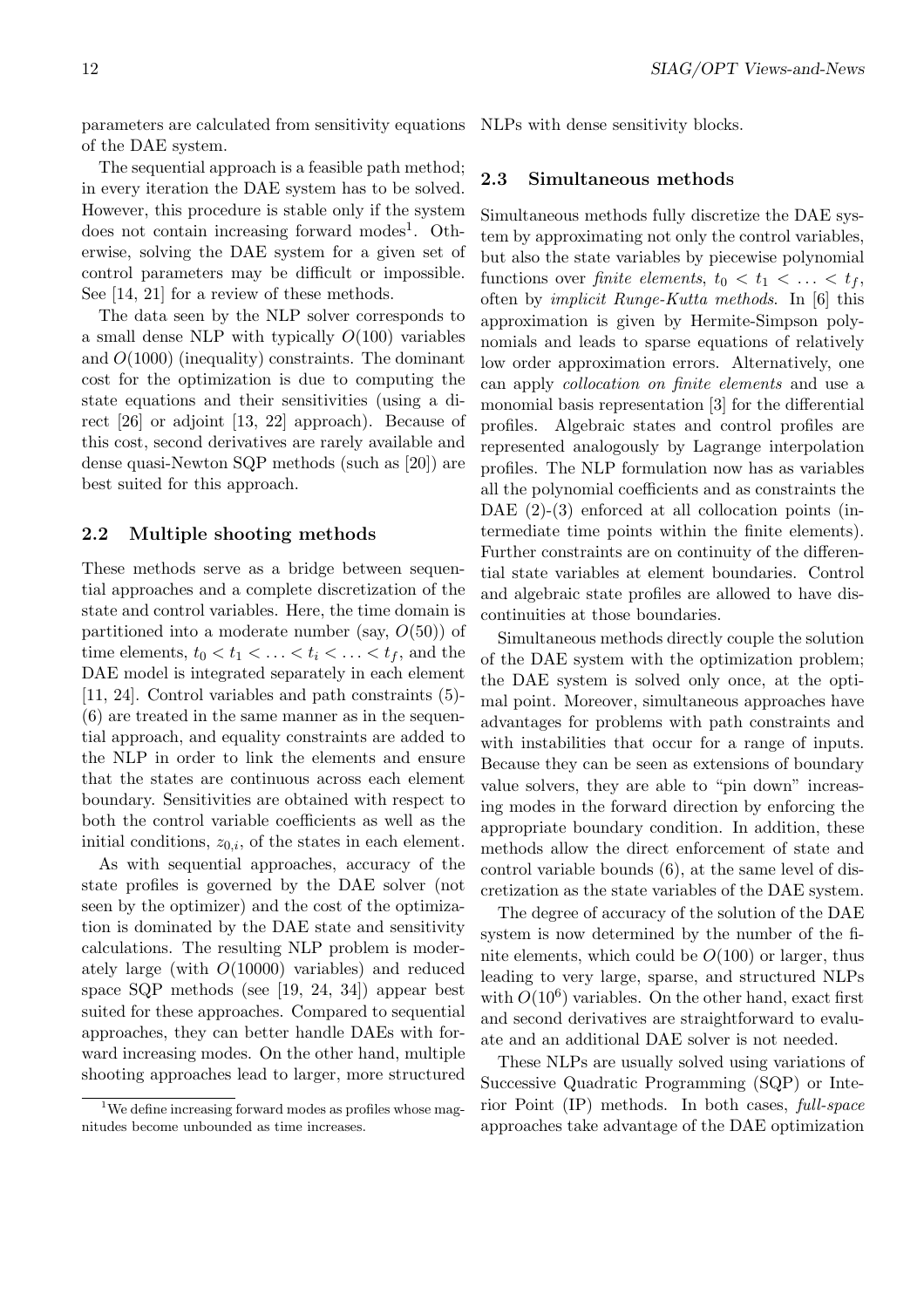problem structure and the sparsity of the model during the computation of the optimization step, obtained by the solution of a QP. They are best suited for problems where the ratio of state variables to control variables is small, say  $O(10)$ , [8, 7]. Here, second derivatives of the objective function and constraints are desired, as are measures to deal with directions of negative curvature in the Hessian matrix [8, 17]. A recent monograph [6] provides a detailed description of the simultaneous approach with full-space methods, along with mesh refinement strategies and case studies in mechanics and aerospace.

However, if the ratio of state to control variables is large as in many process control applications, a reduced space approach might be preferrable, where the (linearized) equality constraints and associated variables are eliminated. Often these correspond to the collocation equations and the state variable coefficients. In an active set approach, a reduced QP in the space of the remaining variables (often the control variables) is solved. Alternatively, in an interior point approach, a dense linear system is solved in the same reduced space, and for very large problems, iterative methods can be applied here in order to avoid having to construct the reduced Hessian explicitly. In this way, dynamic optimization problems with up to 2, 000, 000 variables and 4, 500 degrees of freedom have been solved [9].

### 3. Open Problems

We close with a brief discussion of challenges in dynamic optimization, focusing on the simultaneous approach, which puts the strongest demands on the NLP algorithm.

#### Dynamic Optimization Formulations

For optimal control problems where control variables are discretized at the same level as the state variables, a number of open questions relate to convergence to the solution of the original variational problem. A number of studies have shown (e.g., [31, 33, 28]) that the Karush Kuhn Tucker (KKT) conditions of the simultaneous NLP can be made consistent with the optimality conditions of the variational problem as the maximum element size approaches zero. Nevertheless, these consistency properties alone do not imply that the sequence of approximate solutions will converge at all, and several studies report stability problems due to poor discretizations, high index inequality constraints and singular arcs [25, 15, 5]. Special cases of these have been analyzed rigorously in [10, 32, 16]. Related to this question is the optimal placement of finite elements. Optimization formulations that facilitate movement and addition of finite elements in order to satisfy accuracy and consistency properties are reported in [9], but a more rigorous analysis is needed to put this strategy on a more fundamental basis.

#### Improvements to NLP Algorithms

Since the heart of the simultaneous approach is a robust and efficient large-scale NLP solver, improvement in the NLP algorithm will immediately lead to advances in the DAE optimization method. Over the past few years interior point NLP methods [36, 12, 35] have pushed the size of problems that could be solved, because they avoid the combinatorial bottleneck of identifying the active inequality constraints, and because they allow a straightfoward exploitation of the structure of the KKT matrix and the direct use of second derivatives. In particular, our experience with our interior point code, IPOPT [37], is very promising, although many open questions regarding general purpose IP-NLP solvers remain, including the following issues.

Warm starts are needed for nonlinear model predictive control (NMPC) and other applications where DAE optimization must be performed repeatedly with only slightly perturbed data. Whereas this is naturally handled in active set SQP methods, better warm start strategies need to be developed for IP algorithms. Some experience along these lines is reported in [23].

Efficient preconditioners for iterative linear solvers, such as conjugate gradient methods, are still needed within a reduced space approach, particularly within an IP framework where the barrier Hessian becomes increasingly ill-conditioned. In [9] we observed that separating the reduced Hessian of the barrier term from the reduced Hessian of the original problem leads to a significant reduction in CG iterations, but at the expense of constructing this additional term. Finally, because second derivatives can be incorporated directly or can be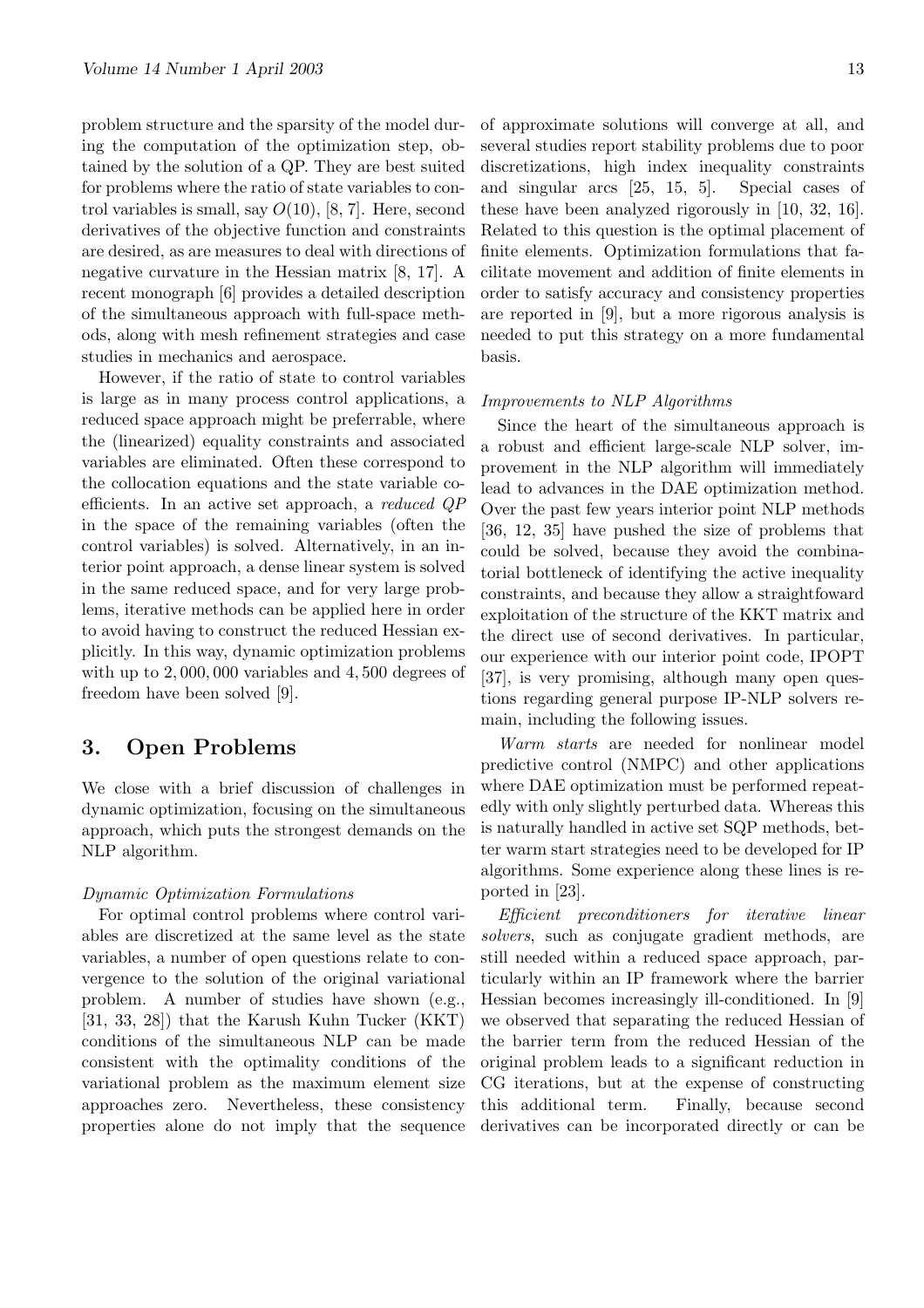differenced along conjugate gradient steps, improved provisions must be made to deal with nonpositive eigenvalues in the reduced space of the constraint set. Here we especially need to consider singular control problems, which have characteristics similar to inverse problems.

As a result, the development of algorithms for DAE constrained optimization remains an active and interesting research area, with close ties to the development of efficient and robust NLP methods.

#### REFERENCES

- [1] F. Allgöwer and A. Zheng, editors. Nonlinear Model Predictive Control. Birkhäuser, Basel, 2000.
- [2] U. M. Ascher and L. R. Petzold. Computer Methods for Ordinary Differential Equations and Differential-Algebraic Equations. SIAM, Philadelphia, PA, USA, 1998.
- [3] G. Bader and U. Ascher. A new basis implementation for mixed order boundary value ODE solver. SIAM Journal on Scientific Computing, 8:483–500, 1987.
- [4] P. I. Barton, R. J. Allgor, W. F. Feehery, and S. Galan. Dynamic optimization in a discontinuous world. Industrial and Engineering Chemistry Research, 37:966–981, 1998.
- [5] J. Bausa and G. Tsatsaronis. Discretization methods for direct collocation of optimal control problems. Computers and Chemical Engineering, 25(2-3):359– 370, 2001.
- [6] J. Betts. Practical Methods for Optimal Control Using Nonlinear Programming. SIAM Series on Advances in Design and Control. SIAM, Philadelphia, PA, USA, 2001.
- [7] J. T. Betts and P. D. Frank. A sparse nonlinear optimization algorithm. Journal of Optimization Theory and Application, 82(3):519–541, 1994.
- [8] J. T. Betts and W. P. Huffman. Application of sparse nonlinear programming to trajectory optimization. J. Guidance, Dynamics and Control, 15:198–210, 1992.
- [9] L. T. Biegler, A. M. Cervantes, and A. Wächter. Advances in simultaneous strategies for dynamic process optimization. Chemical Engineering Science, 57(4):575–593, 2002.
- [10] N. Biehn. Implicit Runge-Kutta Methods for Stiff and State Constrainted Optimal Control Problems. PhD thesis, Department of Mathematics, North Carolina State University, Raliegh, NC, 2001.
- [11] H. G. Bock and K. J. Plitt. A multiple shooting algorithm for direct solution of optimal control problems. In 9th IFAC World Congress, Budapest, 1984.
- [12] R. H. Byrd, M. E. Hribar, and J. Nocedal. An interior point algorithm for large-scale nonlinear programming. SIAM Journal on Optimization, 9(4):877–900, 1999.
- [13] Y. Cao, S. Li, and L. R. Petzold. Adjoint sensitivity analysis for differential-algebraic equations: Algorithms and software. Journal of Computational and Appied Mathematics, to appear.
- [14] A. M. Cervantes and L. T. Biegler. Optimization strategies for dynamic systems. In C. Floudas and P. Pardalos, editors, Encyclopedia of Optimization. Kluwer, 1999.
- [15] A. M. Cervantes, A. Wächter, R. H. Tütüncü, and L. T. Biegler. A reduced space interior point strategy for optimization of differential algebraic systems. Computers and Chemical Engineering, 24(1):39–51, 2000.
- [16] A. Dontchev, W. Hager, and V. Veliov. Second order Runge Kutta approximations in constrained optimal control. SIAM Journal on Numerical Analysis, 38:202–220, 2000.
- [17] A. Forsgren and P. E. Gill. Primal-dual interior methods for nonconvex nonlinear programming. SIAM Journal on Optimization, 8(4):1132–1152, 1998.
- [18] P. E. Gill, L. Jay, M. Leonard, L. Petzold, and V. Sharma. An SQP method for the optimal control of large-scale dynamical systems. Journal of Computational and Appied Mathematics, 120:197– 213, 2000.
- [19] P. E. Gill, W. Murray, and M. A. Saunders. SNOPT: An SQP algorithm for large-scale constrained optimization. SIAM Journal on Optimization, 12(4):979– 1006, 2002.
- [20] P. E. Gill, W. Murray, M. A. Saunders, and M. H. Wright. User's guide for NPSOL (version 4.0): A Fortran package for nonlinear programming. Technical report, Systems Optimization Laboriatory, Stanford University, Stanford, CA, USA, 1986.
- [21] M. Groetschel, S. O. Krumke, and J. Rambau, editors. Online Optimization of Large Scale Systems. Springer, Berlin, 2001.
- [22] L. Hasdorff. Gradient Optimization and Nonlinear Control. Wiley, New York, 1976.
- [23] T. Jockenhövel, L. T. Biegler, and A. Wächter. Dynamic optimization of the tennessee eastman process using the optcontrolcentre. Technical Report CAPD B-02- 11, Department of Chemical Engineering, Carnegie Mellon University, 2002.
- [24] D. B. Leineweber. Efficient Reduced SQP Methods for the Optimization of Chemical Processes Described by Large Sparse DAE Models. PhD thesis, University of Heidelberg, Heidelberg, Germany, 1999.
- [25] J. S. Logsdon and L. T. Biegler. On the accurate solution of differential-algebraic optimization problems. Industrial and Engineering Chemistry Research, 28:1628–1640, 1989.
- [26] T. Maly and L. Petzold. Numerical methods and software for sensitivity analysis of differential algebraic equations. Applied Numerical Mathematics, 20:57– 79, 1996.
- [27] W. Nye, D. C. Riley, A. Sangiovanni-Vincentelli, and A. L. Tits. DELIGHT.SPICE: An optimizationbased system for the design of integrated circuits. IEEE Transactions on Computer-Aided Design of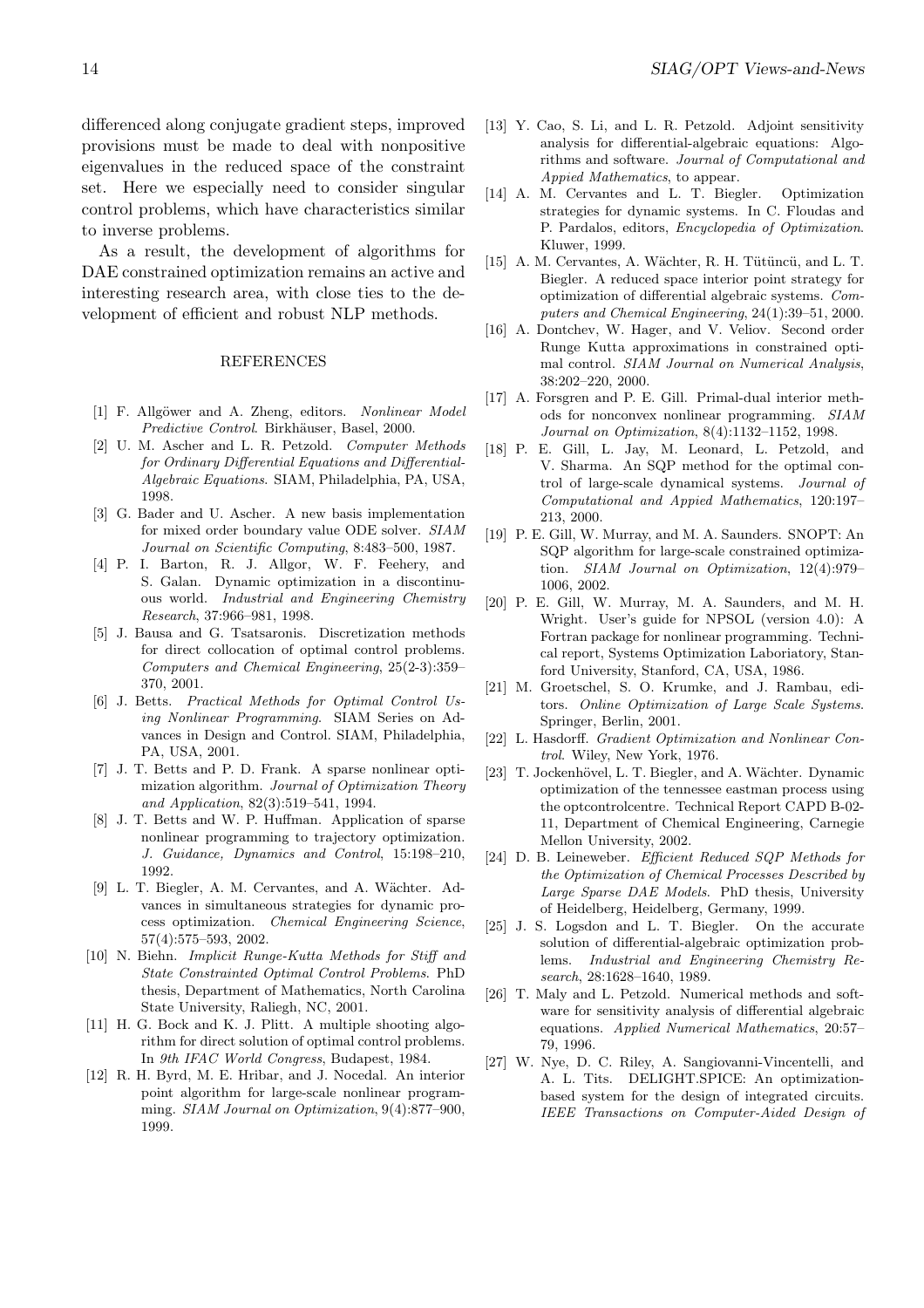ICs and Systems, CAD-7(4):501–519, April 1988.

- [28] E. Polak. Optimization: Algorithms and Consistent Approximations. Springer, New York, NY, 1997.
- [29] V. Pontryagin, V. Boltyanskii, R. Gamkrelidze, and E. Mishchenko. The Mathematical Theory of Optimal Processes. Interscience Publishers Inc., New York, NY, 1962.
- [30] A. Raghunathan, V. Gopal, D. Subramanian, and L. T. Biegler. Dynamic optimization strategies for 3D conflict resolution of multiple aircrafts. Technical Report CAPD B-02-12, Department of Chemical Engineering, Carnegie Mellon University, Pittsburgh, PA, USA, December 2002.
- [31] G. W. Reddien. Collocation at Gauss points as a discretization in optimal control. SIAM Journal on Control and Optimization, 17:298–299, 1979.
- [32] A. Schwartz. Theory and Implementation of Numerical Methods Based on Runge-Kutta Integration for Solving Optimal Control Problems. PhD thesis, Department of Electrical Engineering and Computer Science, University of California-Berkeley, Berkeley, CA, 1996.
- [33] A. Schwartz and E. Polak. Consistent approximations for optimal control problems based on Runge-Kutta integration. SIAM Journal on Control and Optimization, 34(4):1235–1269, 1996.
- [34] D. J. Ternet and L. T. Biegler. Recent improvements to a multiplier free reduced hessian successive quadratic programming algorithm. Computers and Chemical Engineering, 22(7-8):963–991, 1998.
- [35] R. J. Vanderbei and D. F. Shanno. An interiorpoint algorithm for nonconvex nonlinear programming. Computational Optimization and Applications, 13:231–252, 1999.
- [36] A. Wächter and L. T. Biegler. Global and local convergence of line search filter methods for nonlinear programming. Technical Report CAPD B-01-09, Department of Chemical Engineering, Carnegie Mellon University, Pittsburgh, PA, USA, August 2001.
- [37] COIN-OR web page. http://www.coin-or.org/Ipopt.

### Mathematical Programs with Complementarity Constraints

#### Sven Leyffer

Mathematics and Computer Science Division, Argonne National Laboratory, Argonne, IL 60439, USA. (leyffer@mcs.anl.gov)

### 1. Introduction

An exciting new application of nonlinear programming techniques is mathematical programs with complementarity constraints (MPCC),

minimize 
$$
f(x)
$$
  
subject to  $c(x) \ge 0$   
 $0 \le x_1 \perp x_2 \ge 0$ , (1)

where  $x = (x_0, x_1, x_2)$  and  $\perp$  is the complementarity operator, which requires that either a component  $x_{1i} = 0$  or the corresponding component  $x_{2i} = 0$ . It is straightforward to include equality constraints in (1). Problems of this type arise in many engineering and economic applications; see the survey [6], the monographs [12, 13], and the growing collections of test problems [9, 4].

One attractive way of solving (1) is to replace the complementarity condition by a set of nonlinear inequalities, such as  $X_1x_2 \leq 0$ , and then solve the equivalent nonlinear program (NLP),

minimize 
$$
f(x)
$$
  
subject to  $c(x) \ge 0$   
 $x_1, x_2 \ge 0, X_1x_2 \le 0,$  (2)

where  $X_1 = \text{diag}(x_1)$ . Unfortunately, it has been shown [15] that (2) violates the Mangasarian-Fromovitz constraint qualification (MFCQ) at any feasible point. This failure of MFCQ implies that the multiplier set is unbounded, the central path fails to exist, the active constraint normals are linearly dependent, and linearizations of (2) can become inconsistent *arbitrarily close* to a solution. In addition, early numerical experience with this approach has been disappointing [2]. As a consequence, solving MPCCs via NLPs such as (2) has been commonly regarded as numerically unsafe.

The failure of MFCQ in (2) can be traced to the formulation of the complementarity constraint as  $X_1x_2 \leq 0$ . Consequently, algorithmic approaches have focused on avoiding this formulation. Instead, researchers have developed special purpose algorithms for MPCCs, such as branch-and-bound methods [2], implicit nonsmooth approaches [13], piecewise SQP methods [12], and perturbation and penalization approaches [5] analyzed in [16]. All of these techniques, however, require significantly more work than a standard NLP approach to (2).

Recently, exciting new developments have demonstrated that the gloomy prognosis about the use of (2) may have been premature. Standard NLP solvers have been used to solve a large class of MPCCs,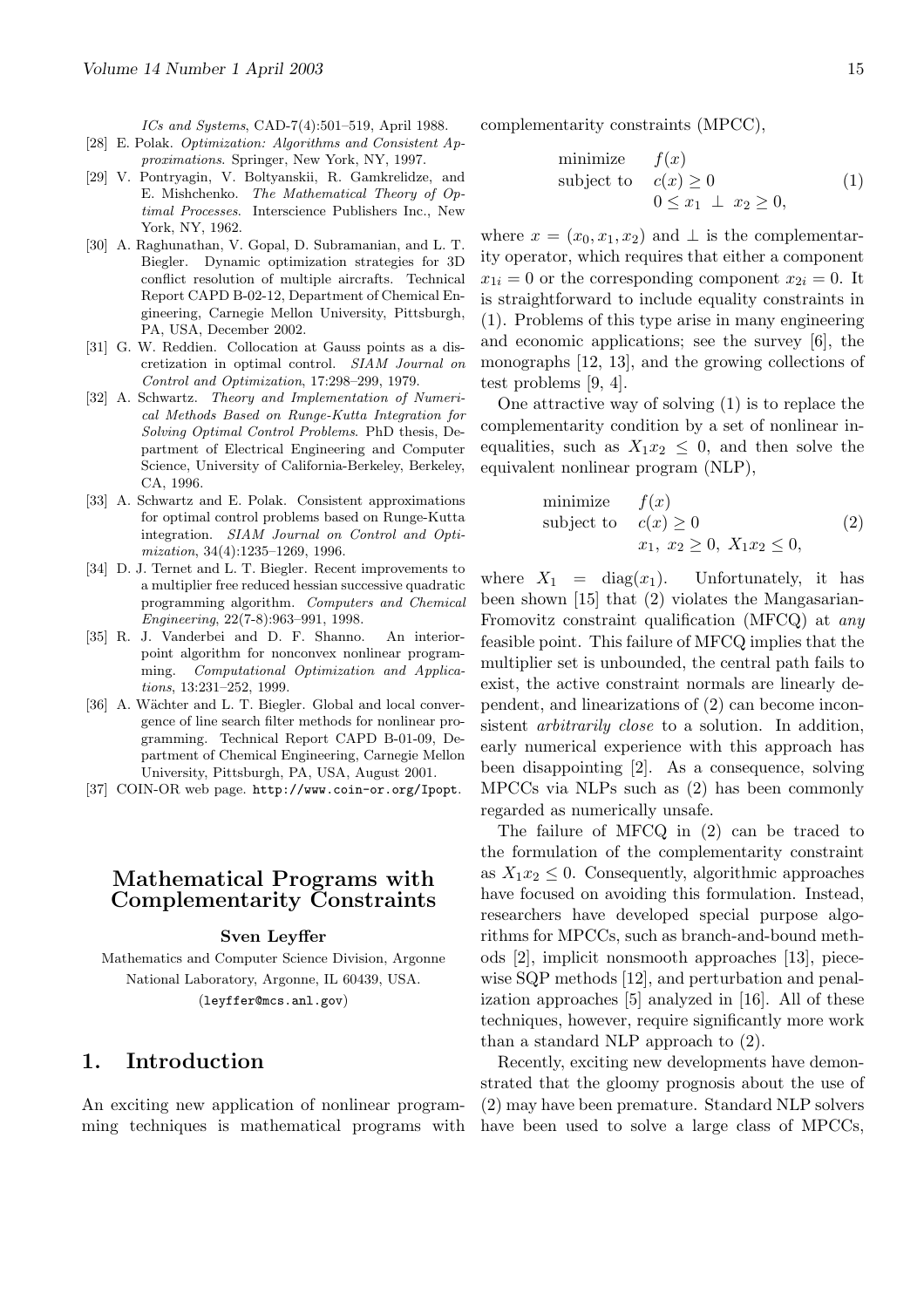written as NLPs, reliably and efficiently. This short note surveys these novel developments and summarizes open questions and possible extensions of these ideas.

The remainder is organized as follows. The next section provides a summary of certain stationarity concepts for MPCCs and establishes an important relationship with the Karush-Kuhn-Tucker (KKT) conditions of (2). This relationship is pivotal in the success of NLP solvers. The development of two important classes of solvers, sequential quadratic programming (SQP) and interior-point methods (IPMs), is charted in the subsequent two sections. The note concludes by providing a brief description of open problems.

### 2. The NLP Revolution

The resurgence of interest in the analysis of NLP solvers applied to (2) is motivated by the success of SQP methods in particular. A simple but key observation of Scholtes is that strong stationarity is equivalent to the KKT conditions of (2).

A point  $x^*$  is called *strongly stationary* if and only if there exist multipliers  $\lambda \geq 0$ ,  $\hat{\nu}_1$ , and  $\hat{\nu}_2$  such that

$$
\nabla f^* - \nabla c^{*T} \lambda - \begin{pmatrix} 0 \\ \hat{\nu}_1 \\ \hat{\nu}_2 \end{pmatrix} = 0
$$
  
\n
$$
c(x^*) \ge 0
$$
  
\n
$$
x_1^*, x_2^* \ge 0
$$
  
\n
$$
x_1^*, x_2^* \ge 0
$$
  
\n
$$
c_i^* \lambda_i = 0, x_{1j}^* \hat{\nu}_{1j} = 0, x_{2j}^* \hat{\nu}_{2j} = 0
$$
  
\n
$$
\hat{\nu}_{1j} \ge 0, \ \hat{\nu}_{2j} \ge 0, \text{ if } x_{1j}^* = x_{2j}^* = 0.
$$

These are the KKT conditions of the relaxed NLP [15], which contains no complementarity condition and is therefore well behaved.

The KKT conditions of (2) are similar to (1), and this similarity will be exploited. Formally, a point  $x^*$  is called is a KKT point of  $(2)$  if and only if there exist multipliers  $\lambda \geq 0$ ,  $\nu_1 \geq 0$ ,  $\nu_2 \geq 0$ , and  $\xi \geq 0$ , such that

$$
\nabla f^* - \nabla c^{*T} \lambda - \begin{pmatrix} 0 \\ \nu_1 - X_2 \xi \\ \nu_2 - X_1 \xi \end{pmatrix} = 0
$$
  
\n
$$
c(x^*) \ge 0 \qquad (2)
$$
  
\n
$$
x_1^*, x_2^* \ge 0
$$
  
\n
$$
c_i(x) \lambda_i = 0, x_{1j} \nu_{1j} = 0, x_{2j} \nu_{2j} = 0.
$$

Note that complementarity between  $\xi$  and  $X_1^* x_2 \leq 0$ follows trivially. Now observe that (1) and (2) are equivalent if we set

$$
\hat{\nu}_1 = \nu_1 - X_2 \xi \tag{3}
$$

$$
\hat{\nu}_2 = \nu_2 - X_1 \xi. \tag{4}
$$

Hence there exists a *minimal value* of  $\xi$ , namely,

$$
\xi_i = \begin{cases}\n0 & \text{if } x_{1i}^* = x_{2i}^* = 0 \\
\max\left(0, \frac{-\hat{\nu}_{1i}}{x_{2i}^*}\right) & \text{if } x_{2i}^* > 0 \\
\max\left(0, \frac{-\hat{\nu}_{2i}}{x_{1i}^*}\right) & \text{if } x_{1i}^* > 0,\n\end{cases}
$$
\n(5)

from which it follows that the unboundedness of the multipliers of (2) has a very special structure: the multipliers form a ray.

The fact that the KKT conditions of (2) are equivalent to strong stationarity implies the existence of bounded multipliers. This can be exploited in the analysis of SQP methods and in the design of robust IPM methods for MPECs.

#### (1) 3. SQP Lead the Way

SQP methods have recently been shown to solve MPCCs reliably as NLPs, despite the common folklore that this approach is doomed. Over 150 problems were solved, and the SQP solver obtained quadratic convergence for all but two problems [7].

This success of SQP methods has motivated renewed interest in the theoretical properties of SQP methods. In [1] it is shown that an SQP method with *elastic mode* converges locally. The key idea is to consider a penalized version of (2). The penalty problem satisfies MFCQ; and near a strongly stationary point, a sufficiently large penalty parameter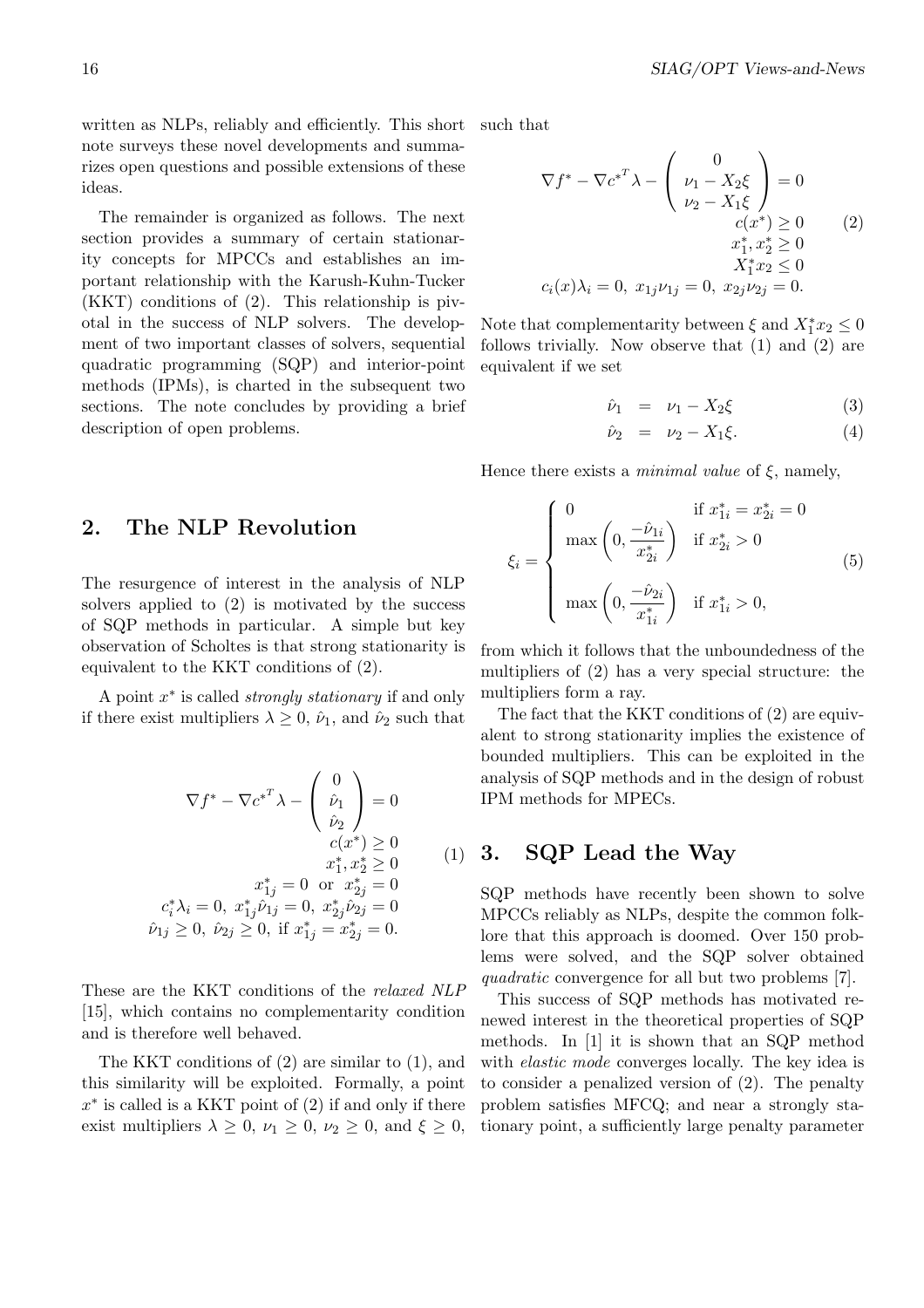can be found, similar to (5). Convergence can thus be established by using standard techniques. straint to

In [8] it is shown that SQP converges superlinearly near a strongly stationary point. The proof is divided into two parts. First, it is shown that if  $x_1^{(k)}$ <sup>T</sup>  $\int_1^{(k)T} x_2^{(k)} = 0$  at some iteration k, then the SQP approximation of (2) about this point is equivalent to the SQP approximation of the relaxed NLP. Since the latter is a well behaved problem, superlinear convergence follows. The second part of the proof assumes that  $x_1^{(k)^T}$  $\int_1^{(k)^T} x_2^{(k)} > 0$ , and it is shown that each QP basis remains bounded away from singularity. Again, convergence can be established by using standard techniques.

One undesirable assumption in [8] is that all QP approximations are consistent. This is trivially true if  $x_1^{(k)^T}$  $\int_1^{(k)^T} x_2^{(k)} = 0$  for some k, and it can be shown to hold if the lower-level problem satisfies a certain mixed-P property [12]. In practice [7], a simple heuristic is implemented that relaxes the linearization of the complementarity constraint.

### 4. Interior-Point Methods

In contrast to SQP methods, interior-point methods (IPMs) are not as robust at solving MPCCs. Using default settings, they solve about 80% of MPCCs. This is still remarkable, however, considering that the constraint gradients are dependent and the central path fails to exist.

The reason for the nonexistence of the central path is the complementarity constraint. Clearly,

$$
x_1 \ge 0
$$
,  $x_2 \ge 0$ , and  $X_1 x_2 \le 0$ 

have no interior. As a consequence, multipliers can become unbounded, resulting in slow progress (if any) toward the solution.

Three approaches to remedy this situation are being investigated. The first two are related to [16] and either relax the complementarity constraint or penalize it. The third approach mixes a simple active set heuristic with the IPM to identify and remove indices of bi-active constraints  $(x_{1i} = 0 = x_{2i})$  [3]. It is not clear at present, however, what convergence properties this approach possesses.

The relaxation scheme [11, 14] introduces a parameter  $\tau > 0$  and relaxes the complementarity con-

$$
x_1 \ge 0, x_2 \ge 0 \text{ and } X_1 x_2 \le \tau.
$$

A standard primal-dual method is then applied, and the parameter  $\tau$  is controlled in conjunction with the barrier parameter. It can be shown that near a strongly stationary point, the multipliers remain bounded and the central path exists.

An alternative to relaxation is to introduce an  $\ell_1$ penalty for the complementarity constraint and add  $\rho x_1^T x_2$  to the objective. The resulting penalized NLP satisfies MFCQ and is well behaved. In addition, since  $x_1, x_2 \geq 0$ , no absolute values are required, and the problem is smooth. Near a strongly stationary point, a sufficiently large (but finite) penalty parameter exists, and any IPM method converges to this stationary point. We are investigating techniques for updating the penalty parameter,  $\rho$ .

The two schemes can be shown to be equivalent in the sense that for every relaxation  $\tau$  there exists a penalty parameter  $\rho$  such that both approaches give the same solution. We prefer to control the penalty parameter, however, as it allows us to control the multipliers directly.

Interior-point methods for MPCCs have also been considered in [12], for example, the penalty interiorpoint algorithm (PIPA). This is a hybrid SQP-IPM method that aims to remain interior only with respect to the variables in the complementarity constraint, by perturbing it to

$$
x_1 \ge 0
$$
,  $x_2 \ge 0$ , and  $X_1 x_2 = \tau$ .

Note that the last constraint is an equation. It is possible to construct a simple example where  $x_1^* = x_2^* = 0$  and the central path fails to exist. Thus, this perturbation is suitable only for problems without bi-active constraints. In [10] another example is constructed that shows that PIPA may fail to converge, even when strict complementarity  $(x_1^* + x_2^* > 0)$  holds. The reason for this adverse behavior is the trustregion used in PIPA, which is controlled by the norm of the infeasibility.

### 5. Conclusion and Outlook

The underlying theme of the preceding two sections has been to show that *small modifications* enable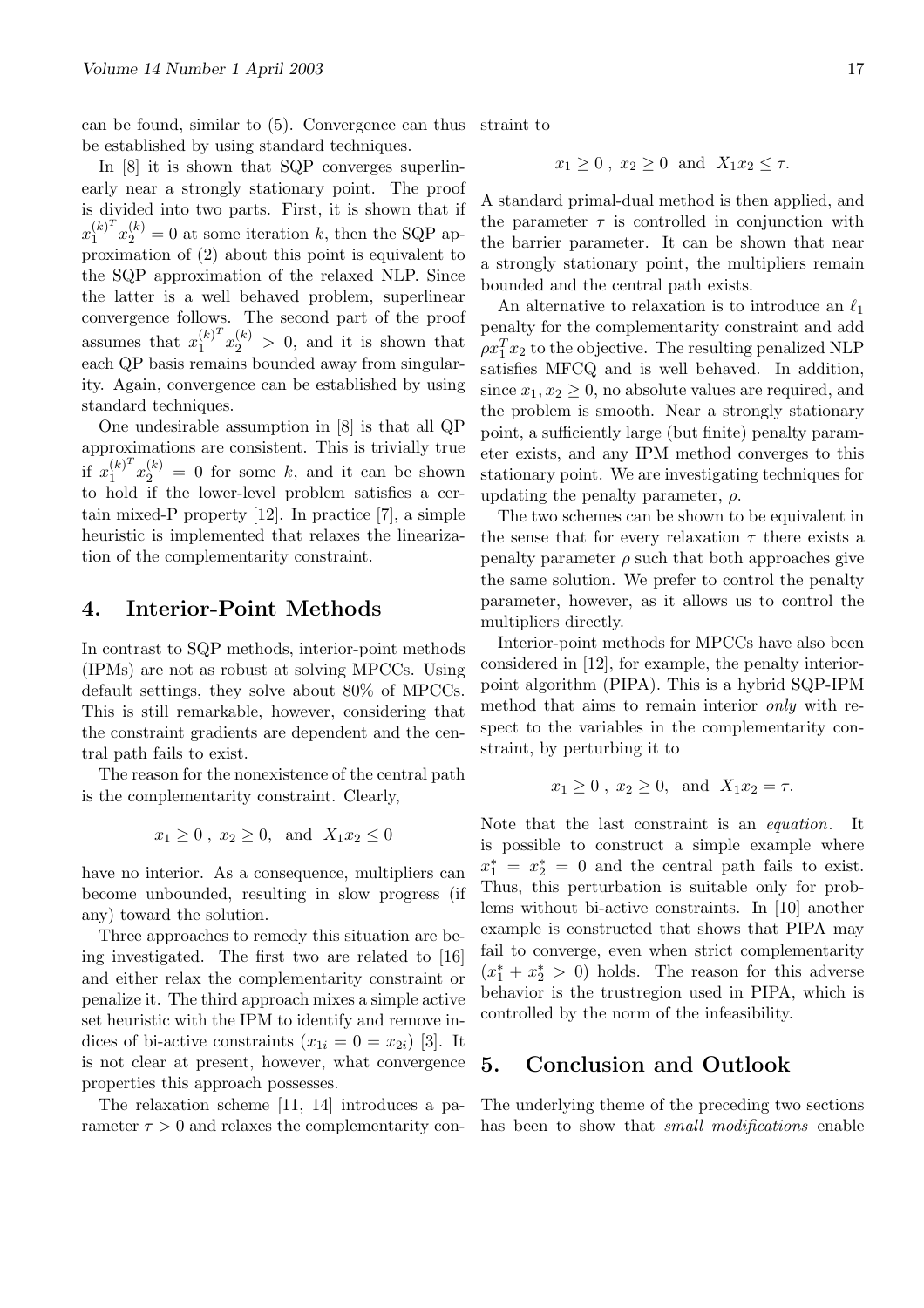NLP solvers to work for MPCCs. Both SQP methods and IPM solvers either perturb or penalize the complementarity constraint. The key to proving convergence in both cases is the equivalence between strong stationarity (1) and the KKT conditions (2).

The robust solution of MPCCs as NLPs has harnessed the power of large-scale NLP solvers to this new and exciting class of problem. Despite this success, however, there still remain some open questions.

An important open question is whether global convergence results can be established and—more important—whether these results can be strengthened to provide convergence to B-stationary points [15]. For instance, it is easy to construct examples for which the NLP approaches converge to a feasible C-stationary point. Unfortunately, Cstationary points allow trivial first-order descent directions (and are really a misnomer!). Convergence to B-stationary points that are not strongly stationary can be observed in practice, even though the multiplier of the complementarity constraint  $\xi$  diverges to infinity.

Some MPCCs require global solutions to be obtained. For instance, in the context of brittle fracture identification, the global minimum corresponds to the first structural failure. Local minima are physically meaningless in this case. Finding global minima for large NLPs is a challenging problem, and success is likely to involve the use of robust NLP techniques in conjunction with complementarity solvers.

### Acknowledgements

This work was supported by the Mathematical, Information, and Computational Sciences Division subprogram of the Office of Advanced Scientific Computing Research, U.S. Department of Energy, under Contract W-31-109-Eng-38.

#### REFERENCES

- [1] M. Anitescu. On solving mathematical programs with complementarity constraints as nonlinear programs. Preprint ANL/MCS-P864-1200, MCS Division, Argonne National Laboratory, Argonne, IL, USA, 2000.
- [2] J. F. Bard. Convex two-level optimization. Mathematical Programming, 40(1):15–27, 1988.
- [3] H. Benson, D. F. Shanno, and R. V. D. Vanderbei. Interior-point methods for nonconvex nonlinear programming: Complementarity constraints. Technical Report ORFE 02-02, Princeton University, Operations Research and Financial Engineering, 2002.
- [4] S. P. Dirkse. MPEC world. Webpage, GAMS Development Corporation, http://www.gamsworld.org/mpec/, 2001.
- [5] S. P. Dirkse, M. C. Ferris, and A. Meeraus. Mathematical programs with equilibrium constraints: Automatic reformulation and solution via constraint optimization. Technical Report NA-02/11, Oxford University Computing Laboratory, July 2002.
- [6] M. C. Ferris and J. S. Pang. Engineering and economic applications of complementarity problems. SIAM Review, 39(4):669–713, 1997.
- [7] R. Fletcher and S. Leyffer. Numerical experience with solving MPECs as NLPs. Numerical Analysis Report NA/210, Department of Mathematics, University of Dundee, Dundee, UK, 2002.
- [8] R. Fletcher, S. Leyffer, D. Ralph, and S. Scholtes. Local convergence of SQP methods for mathematical programs with equilibrium constraints. Numerical Analysis Report NA/209, Department of Mathematics, University of Dundee, Dundee, UK, 2002.
- [9] S. Leyffer. MacMPEC: AMPL collection of MPECs. Webpage, http://wwwunix.mcs.anl.gov/˜leyffer/MacMPEC/, 2000.
- [10] S. Leyffer. The penalty interior point method fails to converge for mathematical programs with equilibrium constraints. Numerical Analysis Report NA/208, Department of Mathematics, University of Dundee, Dundee, UK, February 2002.
- [11] X. Liu and J. Sun. Generalized stationary points and an interior point method for mathematical programs with equilibrium constraints. Preprint, Singapore, School of Business, 2002.
- [12] Z.-Q. Luo, J.-S. Pang, and D. Ralph. Mathematical Programs with Equilibrium Constraints. Cambridge University Press, Cambridge, UK, 1996.
- [13] J. Outrata, M. Kocvara, and J. Zowe. Nonsmooth Approach to Optimization Problems with Equilibrium Constraints. Kluwer Academic Publishers, Dordrecht, 1998.
- [14] A. Raghunathan and L. T. Biegler. Barrier methods for mathematical programs with complementarity constraints (MPCCs). Technical report, Carnegie Mellon University, Department of Chemical Engineering, Pittsburgh, PA 15213, December 2002.
- [15] H. Scheel and S. Scholtes. Mathematical program with complementarity constraints: Stationarity, optimality and sensitivity. Mathematics of Operations Research, 25:1–22, 2000.
- [16] S. Scholtes. Convergence properties of regularization schemes for mathematical programs with complementarity constraints. SIAM Journal on Optimization, 11(4):918–936, 2001.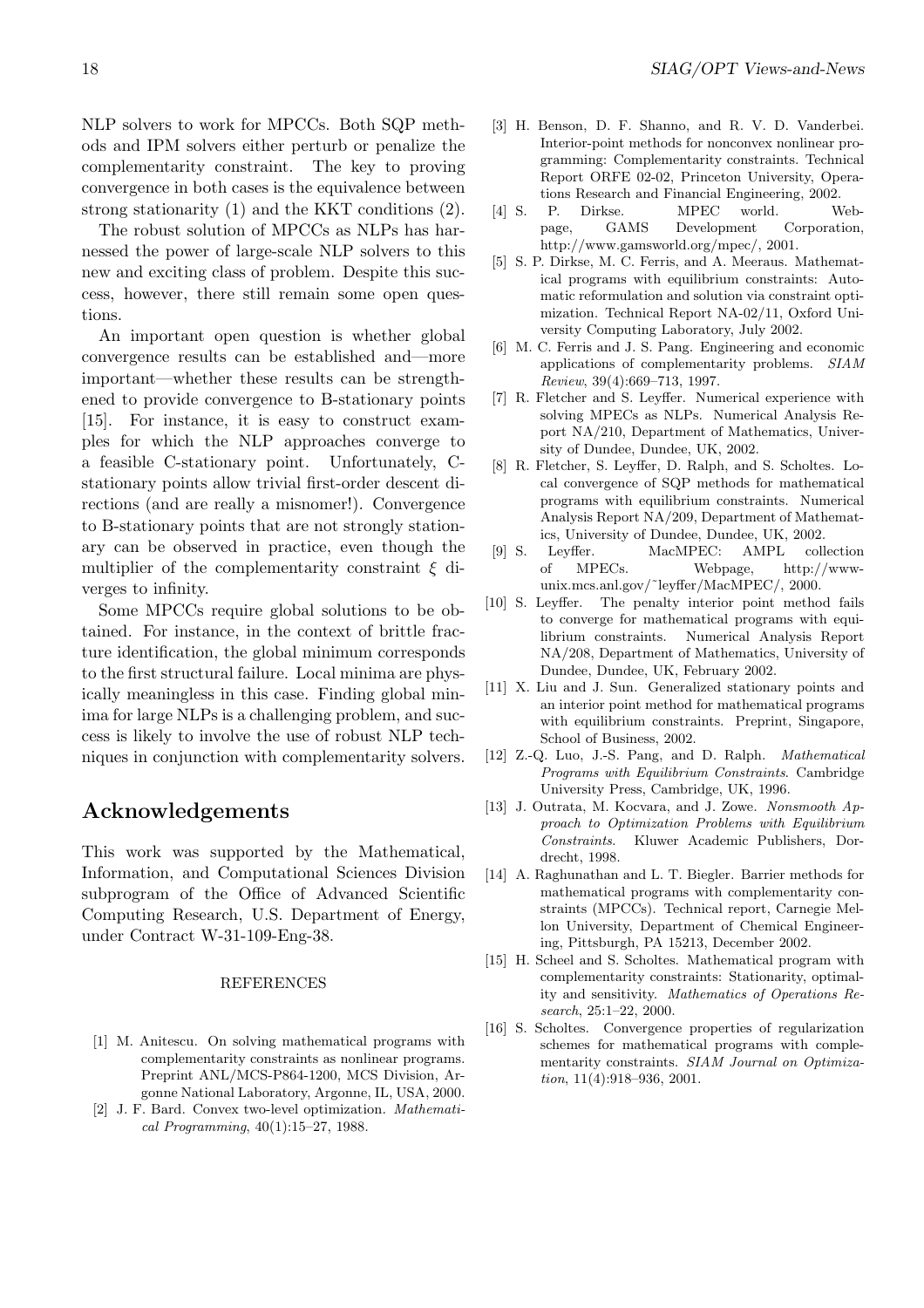### Mixed-Integer Nonlinear Programming

Michael R. Bussieck and Armin Pruessner

GAMS, Development Corporation, 1217 Potomac St, NW Washington, DC 20007. (MBussieck@gams.com, APruessner@gams.com).

Recently, the area of Mixed Integer Nonlinear Programming (MINLP) has experienced tremendous growth and a flourish of research activity. In this article we will give a brief overview of past developments in the MINLP arena and discuss some of the future work that can foster the development of MINLP in general and, in particular, robust solver technology for the practical solution of problems.

### 1. Introduction

Mixed Integer Nonlinear Programming (MINLP) refers to mathematical programming with continuous and discrete variables and nonlinearities in the objective function and constraints. The use of MINLP is a natural approach of formulating problems where it is necessary to simultaneously optimize the system structure (discrete) and parameters (continuous).

MINLPs have been used in various applications, including the process industry and the financial, engineering, management science and operations research sectors. It includes problems in process flow sheets, portfolio selection, batch processing in chemical engineering (consisting of mixing, reaction, and centrifuge separation), and optimal design of gas or water transmission networks. Other areas of interest include the automobile, aircraft, and VLSI manufacturing areas. An impressive collection of MINLP applications can be found in [14] and [15]. The needs in such diverse areas have motivated research and development in MINLP solver technology, particularly in algorithms for handling large-scale, highly combinatorial and highly nonlinear problems.

The general form of a MINLP is

minimize 
$$
f(x, y)
$$
  
\nsubject to  $g(x, y) \le 0$   
\n $x \in X$   
\n $y \in Y$  integer (1)

The function  $f(x, y)$  is a nonlinear objective function and  $q(x, y)$  a nonlinear constraint function. The variables  $x, y$  are the decision variables, where  $y$  is required to be integer<sup>1</sup> valued. X and Y are boundingbox-type restrictions on the variables. We refer to [9] for more information about MINLP fundamentals in textbook format.

### 2. Algorithms

MINLP problems are precisely so difficult to solve, because they combine all the difficulties of both of their subclasses: the combinatorial nature of mixed integer programs (MIP) and the difficulty in solving nonconvex (and even convex) nonlinear programs (NLP). Because subclasses MIP and NLP are among the class of theoretically difficult problems (NPcomplete), so it is not surprising that solving MINLP can be a challenging and daring venture. Fortunately, the component structure of MIP and NLP within MINLP provides a collection of natural algorithmic approaches, exploiting the structure of each of the subcomponents.

#### Solution Approaches

Methods for solving MINLPs include innovative approaches and related techniques taken and extended from MIP. Outer Approximation (OA) methods [5, 6], Branch-and-Bound (B&B) [16, 23], Extended Cutting Plane methods [33], and Generalized Bender's Decomposition (GBD) [13] for solving MINLPs have been discussed in the literature since the early 1980's. These approaches generally rely on the successive solutions of closely related NLP problems. For example, B&B starts out forming a pure continuous NLP problem by dropping the integrality requirements of the discrete variables (often called the relaxed MINLP or RMINLP). Moreover, each node of the emerging B&B tree represents a solution of the RMINLP with adjusted bounds on the discrete variables.

In addition, OA and GBD require the successive solution of a related MIP problem. Both algorithms decompose the MINLP into an NLP sub-

<sup>1</sup>Other special types of discrete variables known from the "linear world" such as SOS, semi-continuous, and semi-integer variables can also be handled by most algorithms.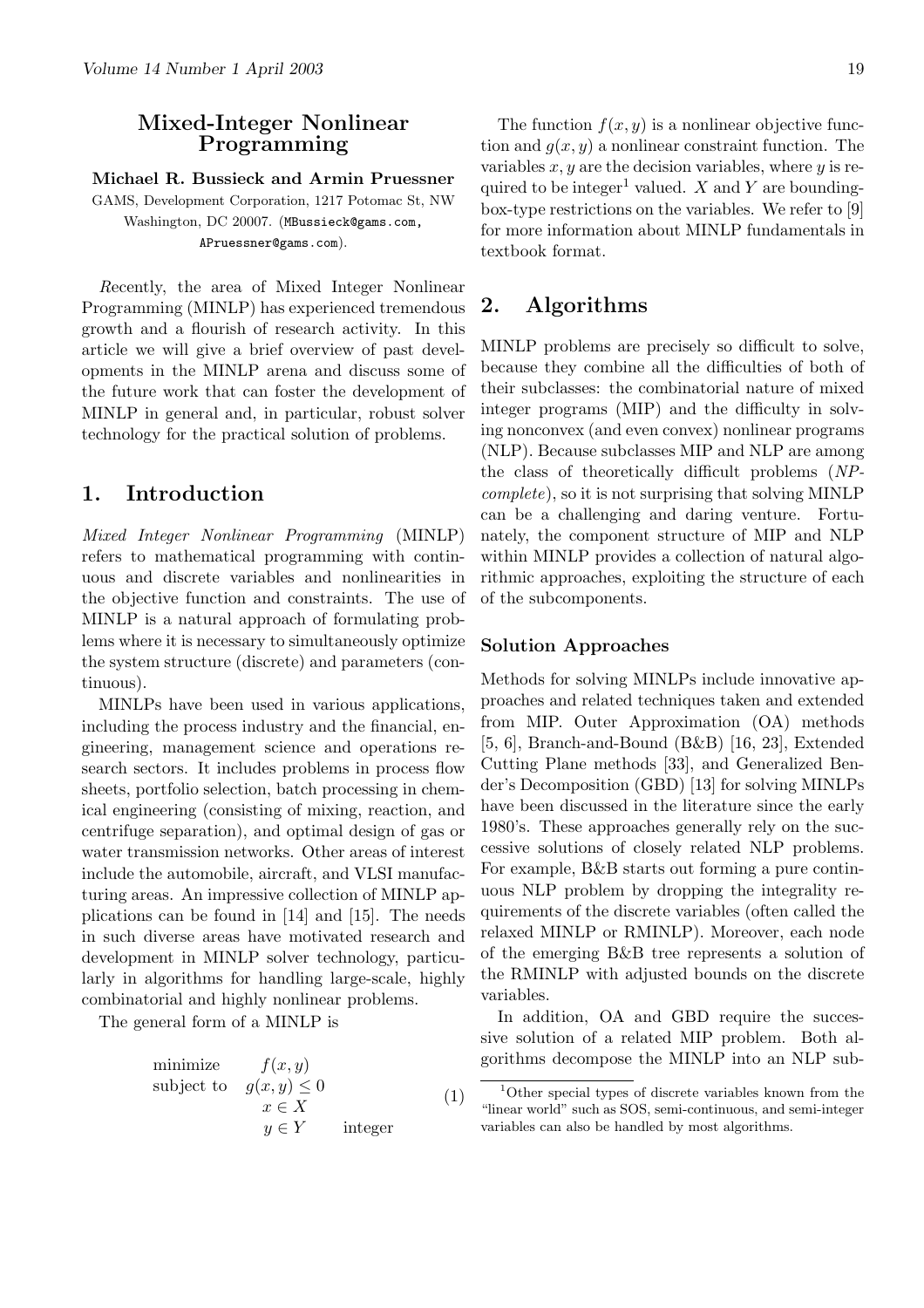problem that has the discrete variables fixed and a linear MIP master problem. The main difference between GBD and OA is in the definition of the MIP master problem. OA relies on tangential planes (or linearizations), effectively reducing each subproblem to a smaller feasible set, whereas the master MIP problem generated by GBD is given by a dual representation of the continuous space.

The approaches described above only guarantee global optimality under (generalized) convexity. Deterministic algorithms for global optimization of nonconvex problems require the solution of subproblems obtained via convex relaxations of the original problem in a branch-and-bound context, and have been quite successful in solving MINLPs [7, 29].

### 3. Software

Although theoretical algorithmic ideas for solving MINLP have been around for a while, the practical implementation of such concepts is much more difficult. Memory limitations, efficient numerical linear algebra routines, suitable algorithmic tolerances, and determining default solver options are some of the key issues faced when extending algorithms to large-scale, general-purpose software. In this section we give a brief and possibly incomplete historical overview of practical general purpose MINLP software.

#### Commercial MINLP Software Packages

Best to our knowledge, the earliest commercial software package that could solve MINLP problems was SCICONIC [10, 27] in the mid 1970's. Rather than handling nonlinearities directly, linked SOS variables provided a mechanism to represent discretized nonlinear functions and allowed solving the problem via MIP. In the mid 1980's Grossman and Kocis [17] developed GAMS/DICOPT [12], a general purpose MINLP algorithm based on the outer approximation method. In the early 1990's LINDOs [25] and What's Best [24] B&B code using the Generalized Reduced Gradient (GRG) code for subproblems was extended to solve MINLPs.

Since then a number of excellent academic as well as commercial codes have surfaced, including alphaECP [34] and mittlp [28], both of which are based on extended cutting plane methods, and MINLP BB [19] and SBB [12], which use branch-and-bound to solve relaxed NLP subproblems. Even on the frontier of global MINLP, reliable and large-scale packages have materialized including alphaBB [1] and BARON [29], which use convex relaxations in a branch-and-bound framework.

### Modeling Languages

The emergence of *algebraic modeling languages* in the mid to late 1980's and early 1990's has greatly simplified the process of modeling, in particular the formulation of MINLP type problems. Also, from a MINLP solver perspective, a modeling system delivers reliable black-box-type function evaluations and first and second order derivative information. Finally, the common solver interface of a modeling system allows MINLP algorithms to deploy existing NLP and MIP solvers to solve subproblems in a seamless way. A collection of MINLP models can be found in libraries such as MacMINLP [18] (AMPL [11] models), chapter 12 of [8] (GAMS [4] models) and as a superset MINLPLib [4] (GAMS models). The latter is available as part of the MINLP World. MINLP World is a forum for discussion and dissemination of information about all aspects of MINLP [20].

### 4. Recent Developments

With the recent progress made in global optimization, the importance of modeling systems has taken on a more significant role. In particular, most global solvers require more than black-box function evaluations. These solvers need structural information of algebraic expressions to build convex relaxations. AlphaBB and the modeling language MINOPT [26], as well as the recent release of GAMS/BARON [29] have shown the feasibility of this concept.

Another important advancement is the implementation of open algorithms. AIMMS-OA [2] is an outer approximation method similar to GAMS/DICOPT, but with the distinct feature that it allows user modification for fine-tuning the method for a particular problem. Such an open approach allows advanced users to adjust the algorithm to suit the problem at hand.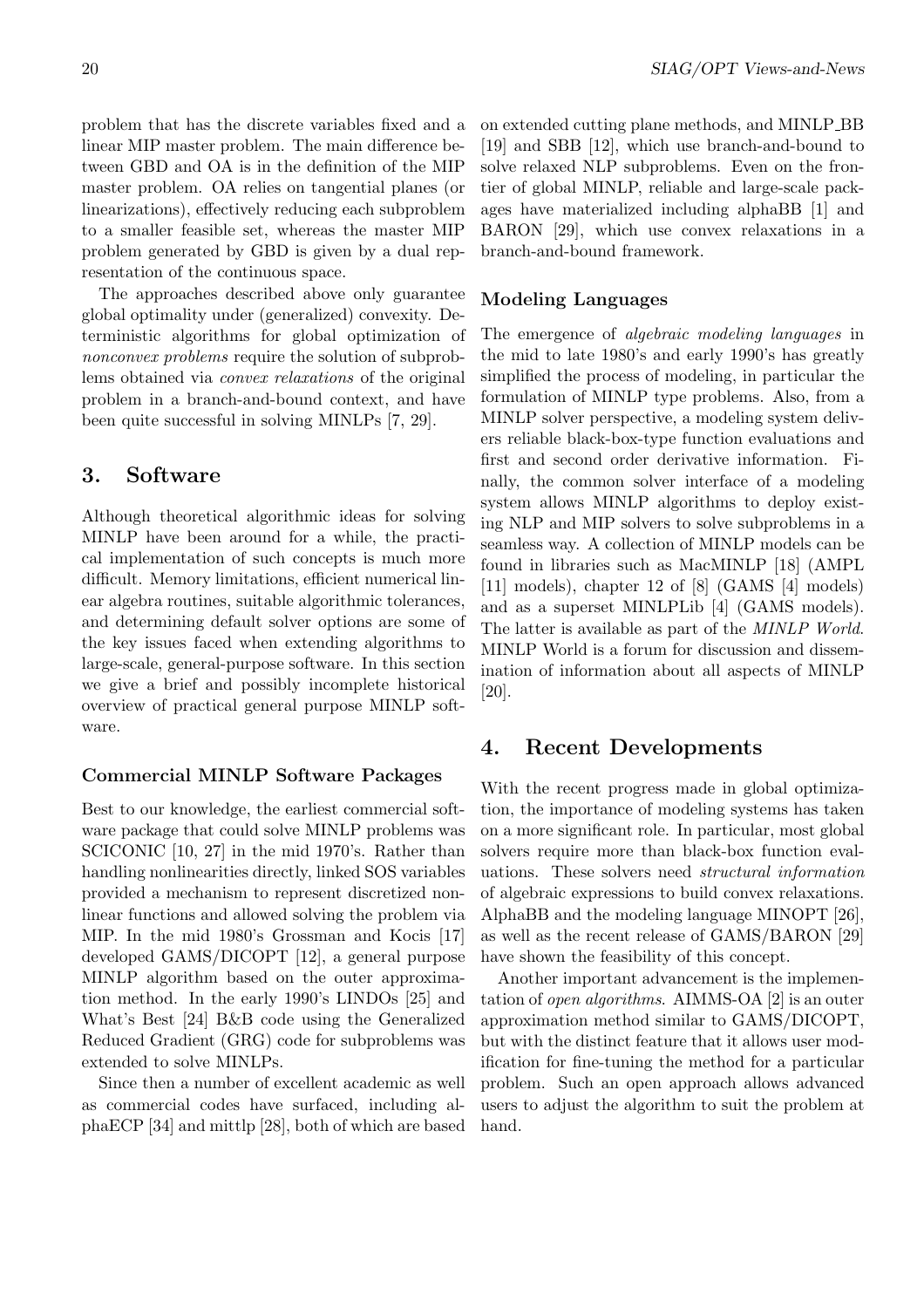Recent research has also focused on combining of Random Search (RS), such as Tabu, Scatter Search, Simulated Annealing or Genetic Algorithms, with NLP methods. Recent implementations like OQNLP [12, 30] and LaGO [21, 22] have proven to be quite successful.

Finally, the area of Disjunctive Programming uses disjunctions and logic propositions to represent the discrete decisions in the continuous and discrete space respectively. Disjunctive programs, conveniently modeled and automatically reformulated in big M or convex region models, give access to a rich area of applications. Widespread interest in such models has spawned a new computing environment (LogMIP [31]), developed specifically for generalized disjunctive programming.

### 5. Future Directions

Progress in the MINLP arena has been significant in recent years, and we are now able to solve largescale problems efficiently using a wide variety of approaches. However, MINLP has yet to reach the level of maturity that MIP has achieved. While the MIP community has benefited greatly from preprocessing to reduce model sizes and to detect special structure, MINLP technology is still lagging behind. NLP and MINLP preprocessing, similar to global methods, will require the delivery of structural information from the modeling languages. Progress on reliable large-scale NLP codes with restarting capabilities will have an immediate impact on MINLP. Furthermore, combining individual algorithms (e.g. branch-and-bound and extended cutting plane method) with sophisticated search strategies (e.g. non-trivial B&B selection strategies) and heuristics to quickly determine integer solutions will help to close the gap. If research and development continues at the current level of activity, MINLP will soon achieve a stage of maturity enjoyed by the other areas in mathematical programming.

#### REFERENCES

[1] I.P. Androulakis, C.D. Maranas, and C.A. Floudas (1995). A Global Optimization Method for Generalized Constrained Nonconvex Problems, J. Global Optim., 7, 337–363.

- [2] J. Bisschop and M. Roelofs (2002). AIMMS The User's Guide, Paragon Decision Technology B.V., Haarlem, The Netherlands, http://www.aimms.com.
- [3] A. Brooke, D. Kendrick, and A. Meeraus (1988). GAMS: A User's Guide, The Scientific Press, San Francisco, CA.
- [4] M.R. Bussieck, A.S. Drud, and A. Meeraus (2002). MINLPLib - A Collection of Test Models for Mixed-Integer Nonlinear Programming, INFORMS J. Comput., to appear.
- [5] M.A. Duran and I.E. Grossmann (1986). An Outer-Approximation Algorithm for a Class of Mixedinteger Nonlinear Programs, Math. Program., 36, 307–339.
- [6] R. Fletcher and S. Leyffer (1994). Solving Mixed Integer Programs by Outer Approximation, Math. Program., 66, 327–349.
- [7] C.A. Floudas (2000). Deterministic Global Optimization: Theory, Methods and Applications, Nonconvex Optimization And Its Applications series, 37, Kluwer Academic Publishers, Boston MA.
- [8] C.A. Floudas, P.M. Pardalos et. al. (1999). Handbook of Test Problems in Local and Global Optimization, Nonconvex Optimization And Its Applications series, 33, Kluwer Academic Publishers, Boston MA.
- [9] C.A. Floudas (1995). onlinear and Mixed Integer Optimization : Fundamentals and Applications, Oxford University Press, New York NY.
- [10] J.J.H. Forrest. (2003). personal communication.
- [11] R. Fourer, D.M. Gay, and B.W. Kernighan (2003). AMPL: A Modeling Language for Mathematical Programming, Duxbury Press, Brooks/Cole-Thomson Publishing Company, Pacific Grove, CA.
- [12] GAMS Development Corp. (2003). GAMS The Solver Manuals, GAMS Development Corp., Washington, DC.
- [13] A.M. Geoffrion (1972). A Generalized Benders Decomposition, J. Optim. Theory Appl., 10 (4), 237–260.
- [14] I.E. Grossmann and N.V. Sahinidis (eds) (2002). Special Issue on Mixed-integer Programming and it's Application to Engineering, Part I, Optim. Eng.,  $3$  (4), Kluwer Academic Publishers, Netherlands.
- [15] I.E. Grossmann and N.V. Sahinidis (eds) (2002). Special Issue on Mixed-integer Programming and it's Application to Engineering, Part II, Optim. Eng., 4 (1), Kluwer Academic Publishers, Netherlands.
- [16] O.K. Gupta and A. Ravindran (1985). Branch and Bound Experiments in Convex Nonlinear Integer Programming, Manage Sci., 31 (12), 1533–1546.
- [17] G.R. Kocis and I.E. Grossmann (1989). Computational Experience with DICOPT: Solving MINLP Problems in Process Systems Engineering, Computers Chem. Eng., 13, 307–315.
- [18] S. Leyffer (2003). MacMINLP: Test Problems for Mixed Integer Nonlinear Programming, http://wwwunix.mcs.anl.gov/˜leyffer/MacMINLP.
- [19] S. Leyffer (1999). User Manual for MINLP\_BB, University of Dundee Numerical Analysis Report NA/XXX.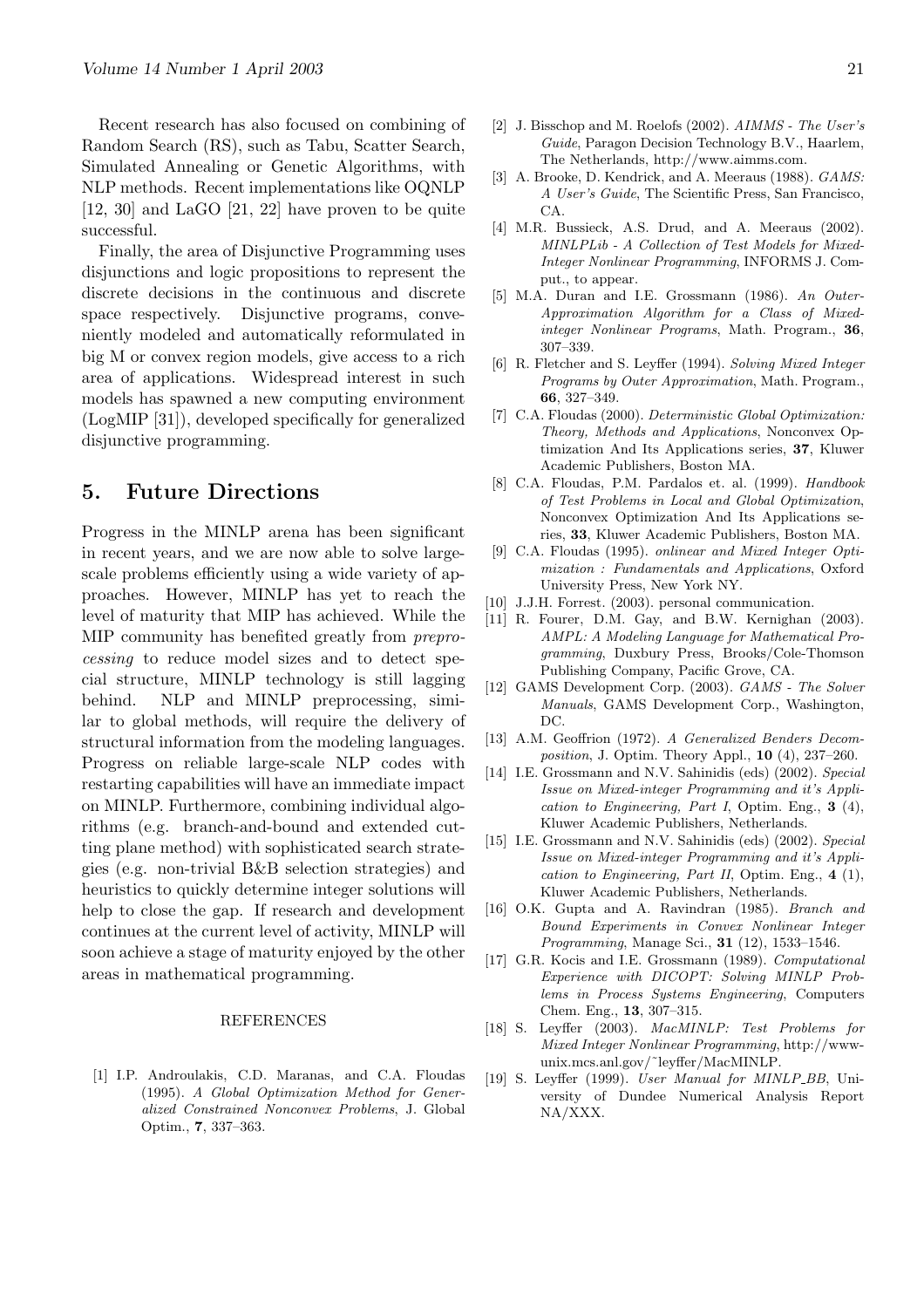[20] MINLP World (2003).

http://www.gamsworld.org/minlp.

- [21] I. Nowak (2003). LaGO: A Lagrangian Global Optimizer, http://www-iam.mathematik.huberlin.de/˜eopt/index en.html.
- [22] I. Nowak, H. Alperin and S. Vigerske (2003). LaGO An object oriented library for solving MINLPs, submitted for publication in COCOS'02 Conference Proceedings.
- [23] I. Quesada and I.E. Grossmann (1992). An LP/NLP Based Branch and Bound Algorithm for Convex MINLP Optimization Problems, Computers Chem. Eng., 16 (10/11), 937–947.
- [24] L.E. Schrage (2003). personal communication.
- [25] L.E. Schrage (1991). LINDO: An Optimization Modeling System, Scientific Press series; Fourth ed. Boyd and Fraser, Danvers, Mass.
- [26] C.A. Schweiger and C.A. Floudas (1998). *MINOPT*: A Modeling Language and Algorithmic Framework for Linear, Mixed-Integer, Nonlinear, Dynamic, and Mixed-Integer Nonlinear Optimization, Version 3.1, http://titan.princeton.edu/MINOPT/manual.pdf.
- [27] SCICON Ltd. (1989). SCICONIC User Guide Version 1.40, Scicon Ltd., Milton Keynes, UK.
- [28] H. Skrifvars (2003). mittlp, http://at8.abo.fi/˜hasku/.
- [29] M. Tawarmalani, and N.V. Sahinidis (2002). Convexification and Global Optimization in Continuous and Mixed-Integer Nonlinear Programming: Theory, Algorithms, Software, and Applications, Nonconvex Optimization And Its Applications series, 65, Kluwer Academic Publishers, Boston MA.
- [30] Z. Ugray, L. Lasdon, J. Plummer, F. Glover, J. Kelly, and R. Marti (2002). A Multistart Scatter Search Heuristic for Smooth NLP and MINLP Problems, INFORMS J. Comput., to appear.
- [31] A. Vecchietti, J.J. Gill, L. Catania, and I.E. Grossmann (2003). GAMS/LogMIP1.0 User's Manual, http://www.ceride.gov.ar/logmip/eng/documentation/logmip manual.pdf.
- [32] V. Visweswaran and C.A. Floudas (1990). A Global Optimization Algorithm (GOP) for Certain Classes of Nonconvex NLP's II, Application of Theory and Test Problems, Computers Chem. Eng., 14 (12), 1417– 1434.
- [33] T. Westerlund and F. Petersson (1995). A Cutting Plane Method for Solving Convex MINLP Problems, Computers Chem. Eng., 19, 131–136.
- [34] T. Westerlund and K. Lundqvist (2003). Alpha-ECP, Version 5.04. An Interactive MINLP-Solver Based on the Extended Cutting Plane Method, Report 01-178-A, Process Design Laboratory, Abo Akademi Univeristy, Abo, Finland, http://www.abo.fi/˜twesterl/A-ECPManual.pdf.

# Bulletin

#### 1. Workshop Announcement

#### 3rd Annual McMaster Optimization Conference: Theory and Applications (MOPTA 03) July 30 - August 1, 2003,

McMaster University Hamilton, Ontario, Canada http://www.cas.mcmaster.ca/˜mopta

The 3rd annual McMaster Optimization Conference (MOPTA 03) will be held at the campus of Mc-Master University. It will be hosted by the Advanced Optimization Lab at the Department of Computing and Software and it is co-sponsored by the Fields Institute and MITACS.

SCOPE: The conference aims to bring together a diverse group of people from both discrete and continuous optimization, working on both theoretical and applied aspects. We aim to bring together researchers from both the theoretical and applied communities who do not usually get the chance to interact in the framework of a medium-scale event.

Distinguished researchers will give one-hour long invited talks on topics of wide interest. Invited speakers include:

Laurent El Ghaoui, University of California, Berkeley, CA Lisa K. Fleischer, Carnegie Mellon University, Pittsburg, PA Minyue Fu, University of Newcastle, NSW, Australia Masakazu Kojima, Tokyo Institute of Technology, Tokyo, Japan George Nemhauser, Georgia Institute of Technology, Atlanta, GA Arkadi Nemirovski, TECHNION, Haifa, Israel Stratos Pistikopoulos, Imperial College, London, UK Margaret H. Wright, Courant Institute, New York University, NY

CONTRIBUTED TALKS Each accepted paper will be allotted a 25 minute talk. Authors wishing to speak should submit an abstract via the conference WEB page in ASCII or LaTex source, to terlaky@mcmaster.ca by April 30, 2003. Please use "MOPTA 03" in the email subject line. Notification of acceptance / Program available: May 31, 2003. Deadline for early registration: June 30, 2003.

On behalf of the Organizing Committee Tams Terlaky, terlaky@mcmaster.ca (Chair, McMaster University)

Further information is available at http://www.cas.mcmaster.ca/m̃opta/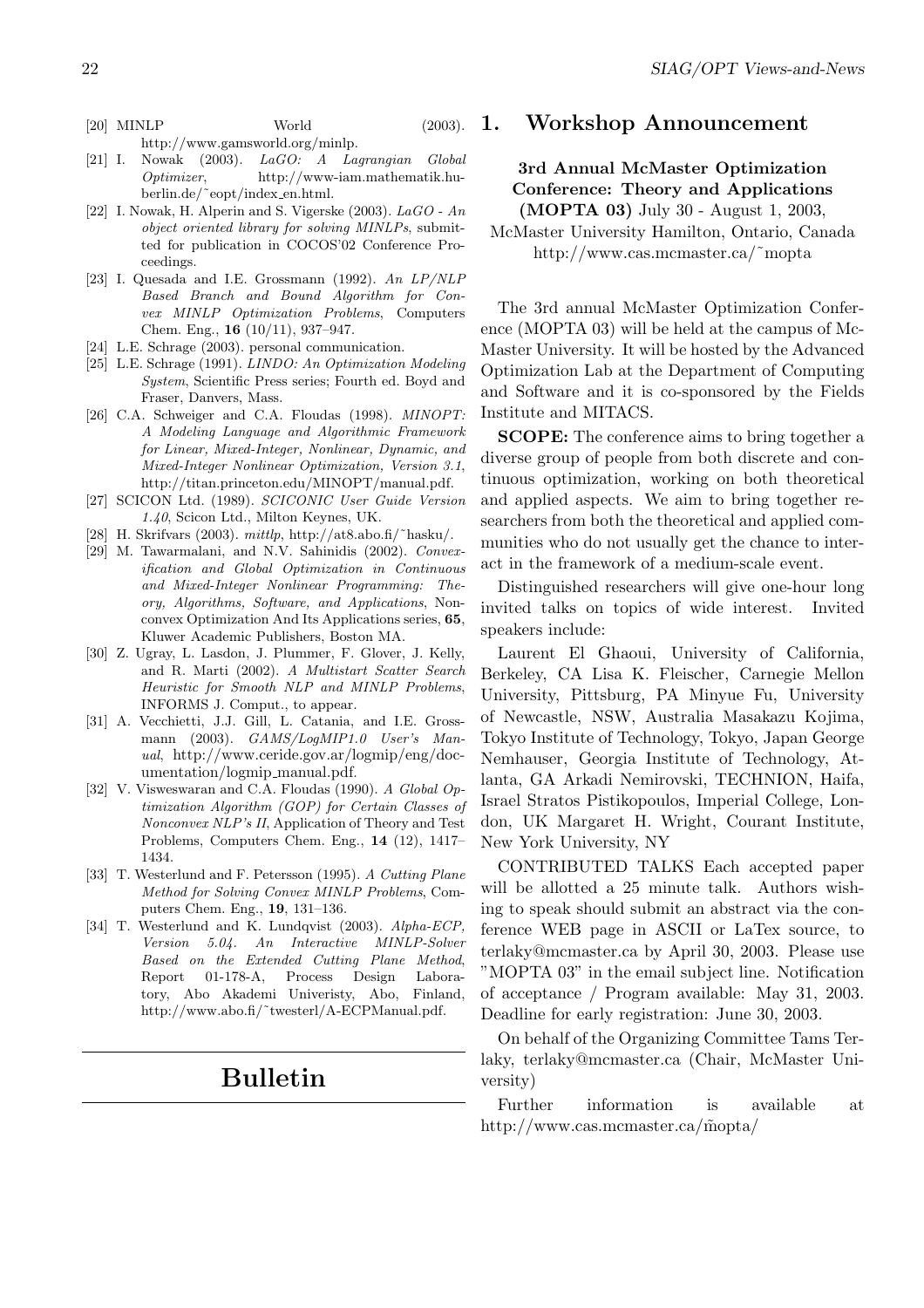### 2. Workshop Announcement

#### High Performance Methods for Mathematical Optimization 2003 HPMMO2003

Monday June 23, 2003, Tilburg University, The Netherlands

#### http://fewcal.uvt.nl/sturm/hpmmo2003/

This short workshop has an informal character. Discussion is stimulated. The main discussion topics are: semidefinite programming, interior point method, spectral bundle method, nonnegative polynomials and sum-of-squares decompositions

### 3. Call for papers

A Special Issue of the IN-FORMS Journal on Computing: http://joc.pubs.informs.org/CallSpecialIssueCompBio.html was launching one of the most famous mathemati-On October 23, 1852, Professor Augustus De Mor-

Computational Molecular Biology/Bioinformatics Guest Editor: Harvey J. Greenberg, Harvey.Greenberg@cudenver.edu University of Colorado at Denver Associate Editors: Dan Gusfield, gusfield@cs.ucdavis.edu, University of California, Davis William Hart, wehart@sandia.gov Sandia National Labs Giuseppe Lancia, lancia@dei.unipd.it University of Udine David Rocke, dmrocke@ucdavis.edu University of California, Davis Ying Xu, xyn@ornl.gov Oak Ridge National Labs

Computational biology, or bioinformatics, has emerged from the Human Genome Project as one of the new frontiers for biomedical research. As problems become better defined, it becomes evident that operations research techniques can be applied with great success. Although some computational, mathematical, and statistical techniques have been used for more than a century, it is the recent explosion of data that has brought this to an information science that requires new algorithms and models to understand complex biological systems. We invite research papers that apply OR to these

problems. Some examples and elaboration are at http://joc.pubs.informs.org/CallSpecialIssueCompBio.html

Deadline: August 1, 2003 Expected publication: Fall 2004

You can submit electronically a postscript or pdf file to the Editor, or to any Associate Editor with cc: Harvey.Greenberg@cudenver.edu.

### 4. Book announcement

### Four Colors Suffice: How the Map Problem Was Solved

Robin Wilson

gan wrote a letter to a colleague, unaware that he

cal conundrums in history–one that would confound thousands of puzzlers for more than a century. This is the amazing story of how the "map problem" was solved.

 $\text{Cloth} = 2003 = 24.95 = \text{ISBN: } 0.691 - 11533 - 8$ 280 pp.  $-5 \times 8 - 24$  halftones. 173 line illus.

A sample chapter is available at http://pup.princeton.edu/titles/7495.html

### 5. Book announcement

#### Least Squares Support Vector Machines

J.A.K. Suykens, T. Van Gestel, J. De Brabanter, B. De Moor, J. Vandewalle

This book focuses on Least Squares Support Vector Machines (LS-SVMs) which are reformulations to standard SVMs. LS-SVMs are closely related to regularization networks and Gaussian processes but additionally emphasize and exploit primal-dual interpretations from optimization theory. The authors explain the natural links between LS-SVM classifiers and kernel Fisher discriminant analysis. Bayesian inference of LS-SVM models is discussed, together with methods for imposing sparseness and employing robust statistics.

The framework is further extended towards unsupervised learning by considering PCA analysis and its kernel version as a one-class modelling problem.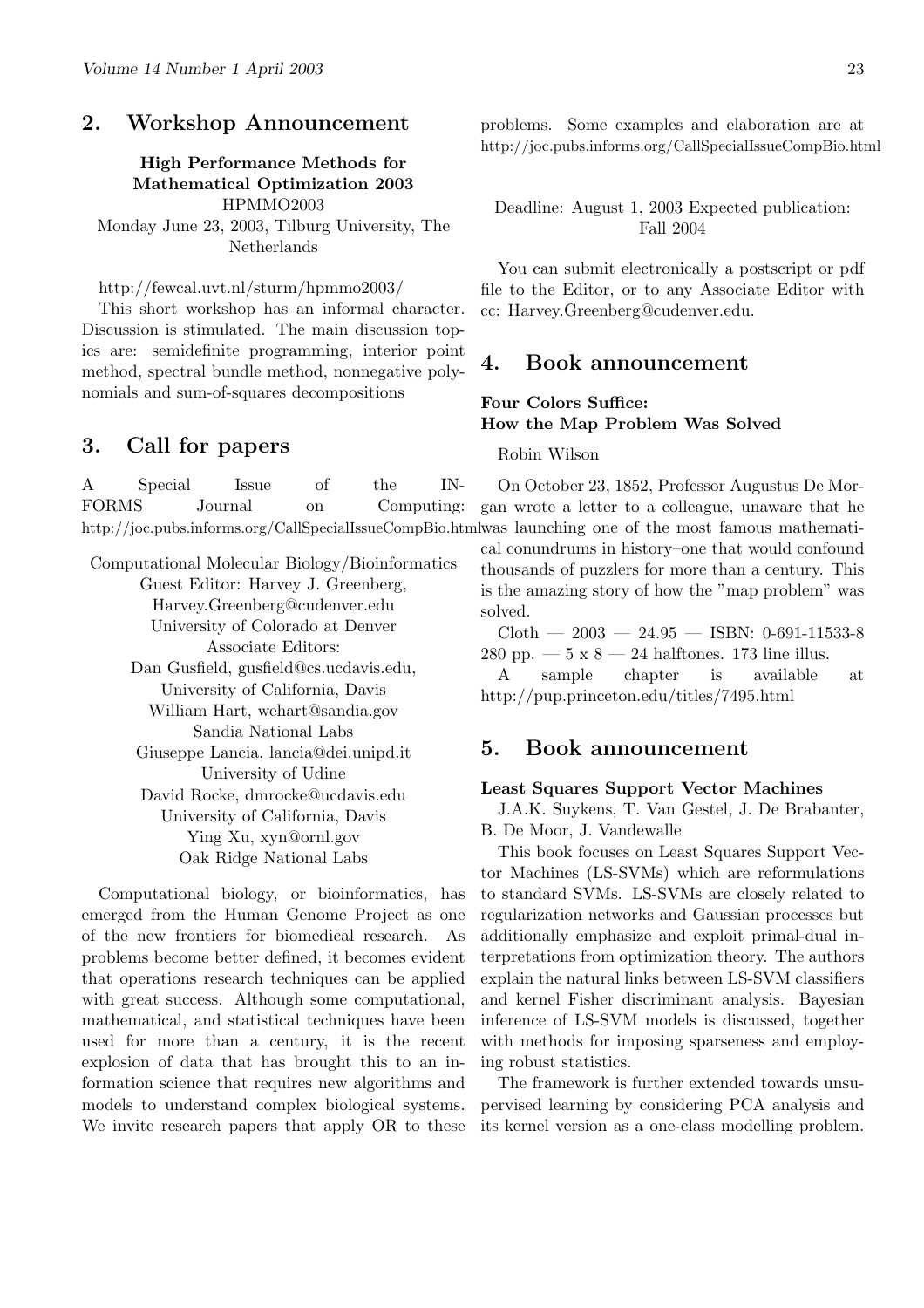This leads to new primal-dual support vector machine formulations for kernel PCA and kernel CCA analysis. Furthermore, LS-SVM formulations are given for recurrent networks and control. In general, support vector machines may pose heavy computational challenges for large data sets. For this purpose, a method of fixed size LS-SVM is proposed where the estimation is done in the primal space in relation to a Nystrm sampling with active selection of support vectors. The methods are illustrated with several examples.

Readership: Graduate students and researchers in neural networks; machine learning; data-mining; signal processing; circuit, systems and control theory; pattern recognition; and statistics.

World Scientific, 308pp., Nov. 2002, ISBN 981- 238-151-1

http://www.wspc.com/books/compsci/5089.html http://www.esat.kuleuven.ac.be/sista/lssvmlab/book.html

#### 6. Software Announcement

#### LS-SVMlab:

#### Least Squares - Support Vector Machines Matlab/C Toolbox

http://www.esat.kuleuven.ac.be/sista/lssvmlab/

Toolbox: Matlab LS-SVMlab1.4 - Linux and Windows Matlab/C code. Basic and advanced versions. Functional and object oriented interface.

Tutorial User's Guide (100pp.): Examples and demos. Matlab functions with help.

Solving and handling: Classification, Regression; Tuning, cross-validation, fast loo, receiver operating characteristic (ROC) curves; Small and unbalanced data sets; High dimensional input data; Bayesian framework with three levels of inference; Probabilistic interpretations, error bars; hyperparameter selection, automatic relevance determination (ARD); input selection, model comparison; Multi-class encoding/decoding; Sparseness; Robustness, robust weighting, robust cross-validation; Time series prediction; Fixed size LS-SVM, Nystrom method; kernel principal component analayis (kPCA), ridge regression; Unsupervised learning; Large scale problems

Related links, publications, presentations and book: http://www.esat.kuleuven.ac.be/sista/lssvmlab/

# Chairman's Column

First, I would like to thank our new editor Jos Sturm and the guest editors Sven Leyffer and Jorge Nocedal for this excellent edition of Views-and-News. This is an exciting and interesting issue on the state-of-the-art of several areas of optimization.

The previous SIAG/OPT Views-and-News dated Feb./2002 contained comments on 9/11 and on the quote the world has changed. Since then we have had an extremely successful Seventh SIAM Conference on Optimization in Toronto, Canada. Worries about lack of participants were unfounded. Here is the history of total attendance at our meetings:

- June 12-14, 1984, Boulder, CO, attendance 248
- May 17-20, 1987, Houston, TX, attendance 399
- April 3-5, 1989, Boston, MA, attendance 468
- May 11-13, 1992, Chicago, IL, attendance 440
- May 20-22, 1996, Victoria, BC, Canada, attendance 465
- May 10-12, 1999, Atlanta, GA, attendance 442
- May 20-22, 2002, Toronto, Canada , attendance 414.

Plenary lectures and other information are available at the conference web site.

However, we are now in the middle of one of the consequences of 9/11, war in Iraq. Changes in our world are rapid. As this article is being written, the war appears to be over. New alliances appear to be forming. Who would believe that France-Germany-Russia would meet to discuss strategy to counter an American-British led alliance? However, this is not a forum to discuss politics. But, as we see divisions grow between many countries, history suggests that the global openness and freedom that we are enjoying now may be threatened. Border restrictions are threatening international travel. What does this mean for our community? Will it threaten scientific cooperation between countries? Will sanctions and boycotts come into the scientific community?

My hope is that it does not. I hope that scientific cooperation and travel between all countries remains open. I hope that SIAM continues to have international meetings at locations around the world.